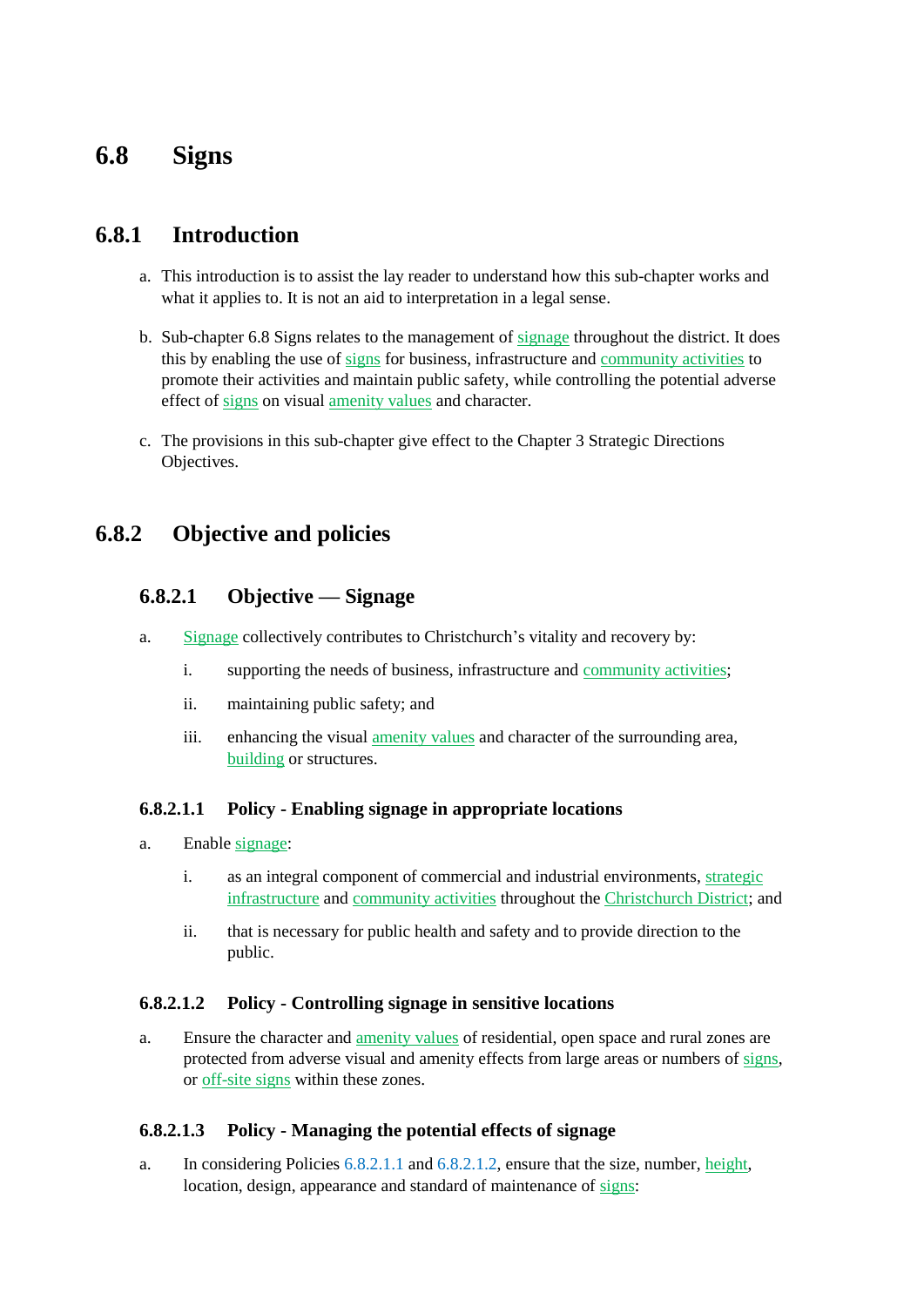- i. do not detract from, and where possible contribute to, the character and visual amenity of the surrounding area and public realm;
- ii. integrate within the façade of the building, do not detract from the integrity of the building design, and maintain the building as the primary visual element;
- iii. are in proportion to the scale of buildings and the size of the site; and
- iv. enhance the Central City.

### **6.8.2.1.4 Policy - Transport safety**

a. Ensure that signs do not cause obstruction and/or distraction for motorists and pedestrians and other road users.

### **6.8.2.1.5 Policy - Temporary signage and signage managed by other agencies**

- a. Enable temporary signage subject to meeting basic activity and built form standards.
- b. Enable signage required or controlled through other legislation or government agencies.

#### **6.8.2.1.6 Policy - Managing off-site signage**

- a. Limit off-site signs in the sensitive zones specified in Policy 6.8.2.1.2 and to enable such signage where it:
	- i. is compatible with the surrounding environment and is located within a commercial or industrial context;
	- ii. is appropriately maintained;
	- iii. will not cause or contribute to visual clutter and other cumulative adverse effects; and
	- iv. is consistent with the outcomes sought in Policy 6.8.2.1.3.

# **6.8.3 How to interpret and apply the rules**

- a. The rules that apply to signage in all zones are contained in:
	- i. The activity status tables (including activity specific standards) in Rule 6.8.4.1; and
	- ii. The built form standards in Rule 6.8.4.2.
- b. The rules in the relevant zone chapters also apply to signage (where relevant).
- c. The activity status tables, rules and standards in the following chapters also apply to signage (where relevant):
	- 4 Hazardous Substances and Contaminated Land
	- 5 Natural Hazards;
	- 6 The other sub-chapters of General Rules and Procedures;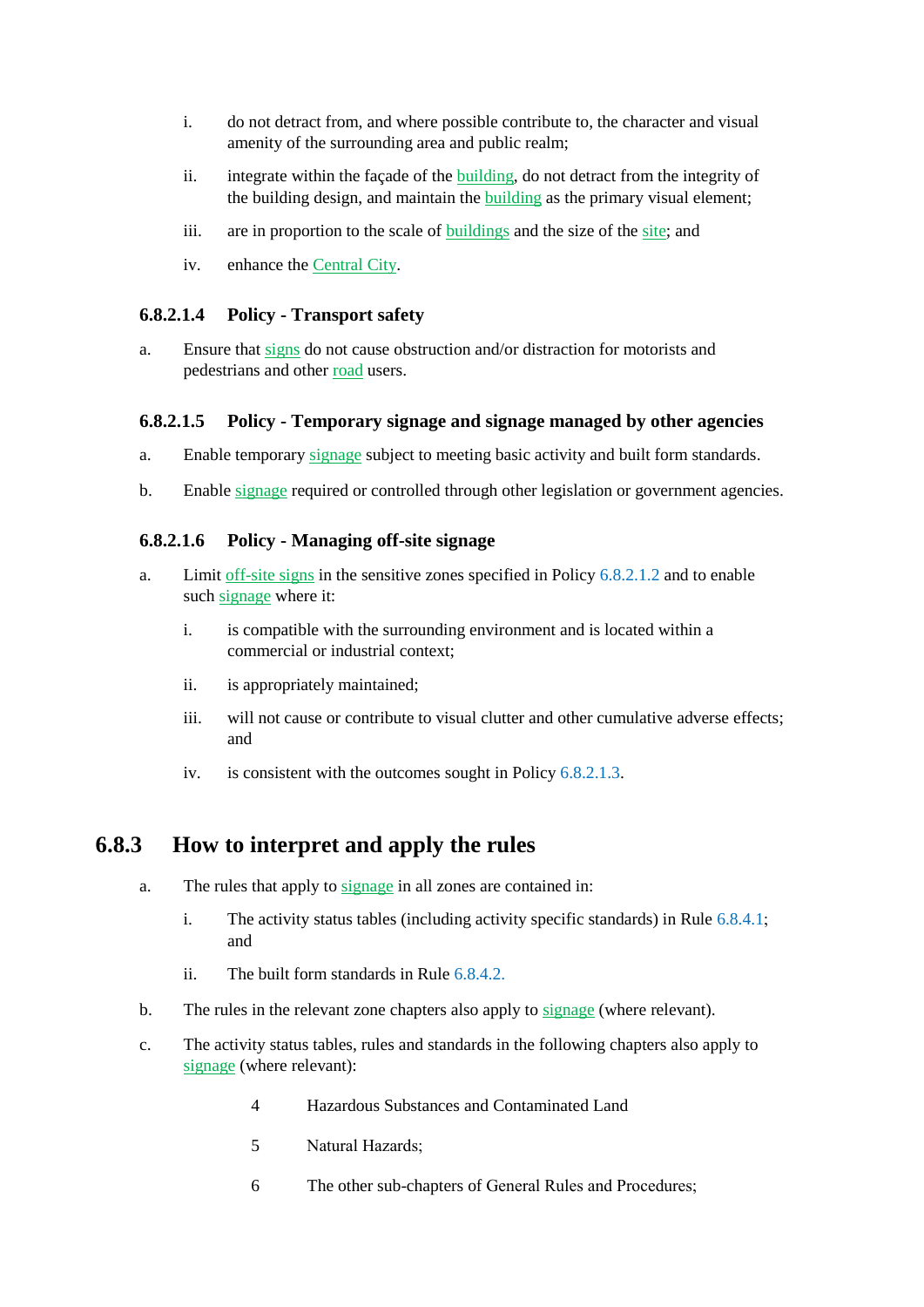- 7 Transport;
- 8 Subdivision, Development and Earthworks;
- 9 Natural and Cultural Heritage;
- 11 Utilities and Energy; and

### **Advice note**:

- 1. Attention is drawn to Council by-laws that control signage displayed in public places such as footpaths and pedestrian malls or squares. Attention is also drawn to Council policies in the policy register regarding election campaigns, signboards in public places, and advertising on bus shelters. Where a conflict exists between a rule in the plan relating to signage and the provisions of any by-laws or the policy register, the rule in the District Plan shall be the prevailing control.
- 2. Where the sign is to be erected in the Transport Zone, and regardless of that sign being a listed permitted activity or any resource consent for the sign being granted under the provisions of this chapter, the person(s) erecting the sign must get the written permission of the Council, or the New Zealand Transport Agency, (if the land in the zone is a state highway), or KiwiRail (if the land is in the rail corridor) as the owner of the land before the sign can be erected.
- 3. Attention is also drawn to the Advertising Standards Authority Code of Practice. The Code of Practice includes a code of ethics which specifies criteria for offensiveness and decency of advertising. The Advertising Standards Authority adjudicates in cases where there are alleged breaches of the Code of Practice. It is expected that complaints regarding offensive content of advertising will in the first instance be referred to this body.

# **6.8.4 Rules**

## **6.8.4.1 Activity status tables**

### **6.8.4.1.1 Permitted activities**

The activities listed below are permitted activities if they meet the activity specific standards set out in the following table.

Activities may also be controlled, restricted discretionary, discretionary, non-complying or prohibited as specified in Rules 6.8.4.1.2, 6.8.4.1.3, 6.8.4.1.4, 6.8.4.1.5 and 6.8.4.1.6 below.

|           | <b>Activity</b>                                                                                    | <b>Activity specific standards</b>             |  |
|-----------|----------------------------------------------------------------------------------------------------|------------------------------------------------|--|
| <b>P1</b> | Any sign not specifically provided<br>for as a permitted, controlled,<br>restricted discretionary, | a. Relevant built form standards in Rule 6.8.5 |  |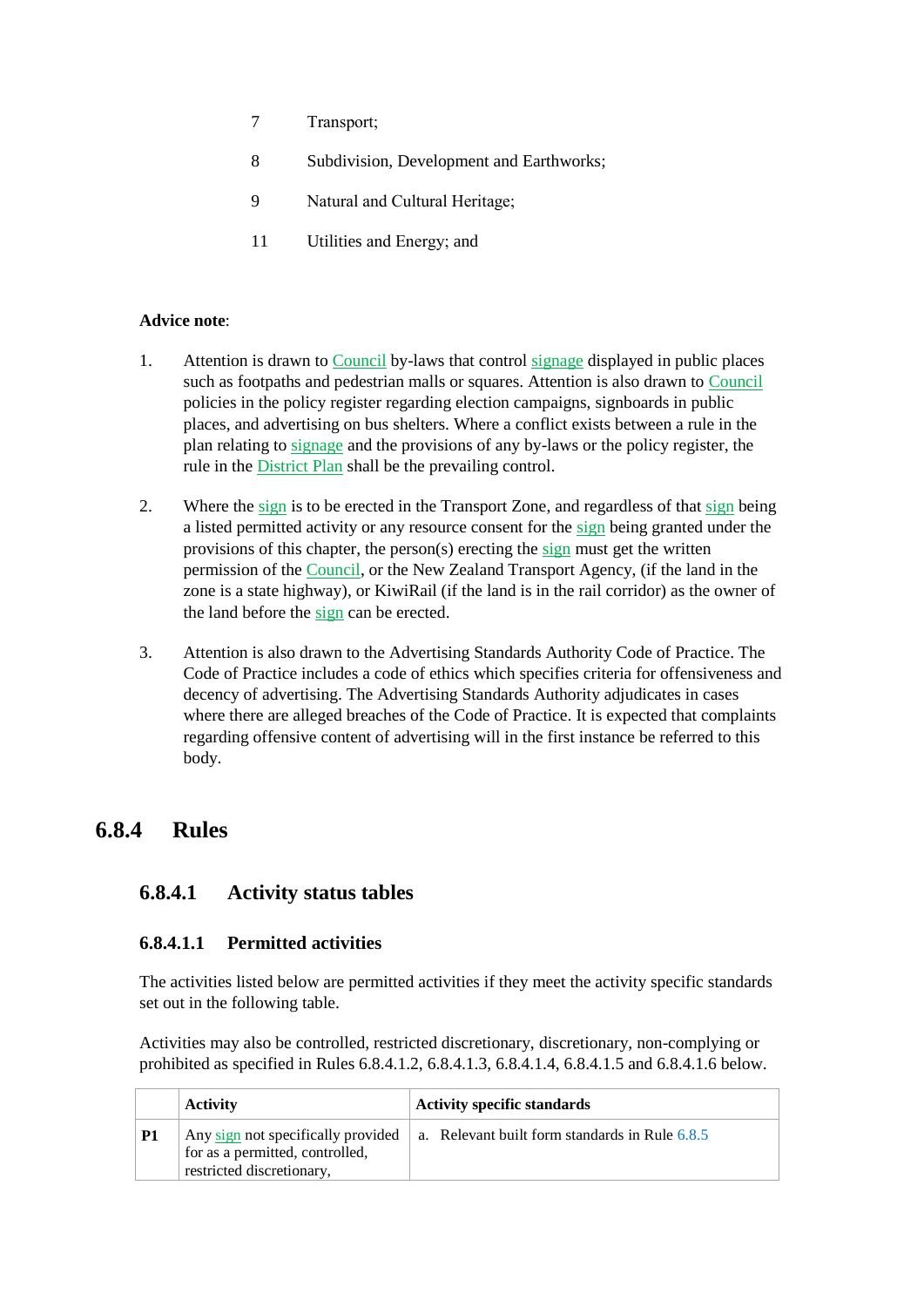|                | <b>Activity</b>                                                                                                                                                                                                                                                                                                  | <b>Activity specific standards</b>                                                                                                                                                                                                                                                                                                                                                                                                                                                                         |  |  |
|----------------|------------------------------------------------------------------------------------------------------------------------------------------------------------------------------------------------------------------------------------------------------------------------------------------------------------------|------------------------------------------------------------------------------------------------------------------------------------------------------------------------------------------------------------------------------------------------------------------------------------------------------------------------------------------------------------------------------------------------------------------------------------------------------------------------------------------------------------|--|--|
|                | discretionary or non-complying<br>activity.                                                                                                                                                                                                                                                                      |                                                                                                                                                                                                                                                                                                                                                                                                                                                                                                            |  |  |
| P <sub>2</sub> | All signs permitted by Council<br>bylaws, NZTA regulations and<br>standards, all signs controlled by<br>the Electoral (Advertisements of a<br>Specified Kind) Regulations 2005,<br>and all signs mandated under other<br>legislation or regulation including<br>the NESETA, as per Advice note 1<br>below table. | a. Relevant built form standards in Rule 6.8.5, except<br>that where the standards in Rule $6.8.5$ conflict with<br>Council bylaws, NZTA regulations and standards,<br>the Electoral (Advertisements of a Specified Kind)<br>Regulations 2005 and other regulation or legislation,<br>the regulations and standards in the Council bylaws,<br>NZTA regulations and standards, the Electoral<br>(Advertisements of a Specified Kind) Regulations<br>2005 and other regulation or legislation shall prevail. |  |  |
| P <sub>3</sub> | Temporary signs advertising the<br>following not for profit events:                                                                                                                                                                                                                                              | a. Signs shall be erected no more than 4 weeks before<br>the first day of the event.                                                                                                                                                                                                                                                                                                                                                                                                                       |  |  |
|                | a. community gatherings;<br>b. celebrations;                                                                                                                                                                                                                                                                     | b. Signs shall be removed within one week of the event<br>ending.                                                                                                                                                                                                                                                                                                                                                                                                                                          |  |  |
|                | c. non-motorised sports; and<br>d. performances.                                                                                                                                                                                                                                                                 | c. Where the sign is in a residential zone, it shall be the<br>only sign on the site on which it is located.                                                                                                                                                                                                                                                                                                                                                                                               |  |  |
|                |                                                                                                                                                                                                                                                                                                                  | d. Signs shall display the name and contact details of<br>the person who erected the sign, and the date the sign<br>was erected on the site.                                                                                                                                                                                                                                                                                                                                                               |  |  |
|                |                                                                                                                                                                                                                                                                                                                  | e. Relevant built form standards in Rule 6.8.4.2.2.                                                                                                                                                                                                                                                                                                                                                                                                                                                        |  |  |
| <b>P4</b>      | Any sign on private land, which is<br>not visible from a publicly<br>accessible space or a residential,<br>open space or transport zone.                                                                                                                                                                         | Nil                                                                                                                                                                                                                                                                                                                                                                                                                                                                                                        |  |  |
| <b>P5</b>      | Temporary signs, or other notices,<br>for the purposes of providing<br>information necessary to the<br>public about any rebuilding or<br>recovery work occurring on, or<br>otherwise affecting, that site.                                                                                                       | Temporary signs or notices shall be removed within<br>a.<br>one month of completion of the project.<br>b. Relevant built form standards in Rule 6.8.4.2.1.                                                                                                                                                                                                                                                                                                                                                 |  |  |
| <b>P6</b>      | Temporary signs advertising real<br>estate or development projects.                                                                                                                                                                                                                                              | Signs may be erected for the duration of the activity,<br>а.<br>but shall be removed immediately after completion of<br>sale or completion of the development project.                                                                                                                                                                                                                                                                                                                                     |  |  |
|                |                                                                                                                                                                                                                                                                                                                  | b. In residential zones, the maximum area of signage on<br>a site shall not exceed 3m <sup>2</sup> .                                                                                                                                                                                                                                                                                                                                                                                                       |  |  |
|                |                                                                                                                                                                                                                                                                                                                  | The built form standards in Rule 6.8.4.2.2.<br>$\mathbf{c}$ .                                                                                                                                                                                                                                                                                                                                                                                                                                              |  |  |
| P7             | Business and building<br>identification signs made of three                                                                                                                                                                                                                                                      | a. The maximum symbol/lettering height shall be<br>200mm.                                                                                                                                                                                                                                                                                                                                                                                                                                                  |  |  |
|                | dimensional letters and/or symbols<br>in:<br>a. residential zones (other than<br>the Residential Guest<br>Accommodation Zone or<br>where located within a<br>Character Area Overlay);                                                                                                                            | b. No more than 30 letters and/or symbols shall be<br>displayed on each <b>building</b> frontage.                                                                                                                                                                                                                                                                                                                                                                                                          |  |  |
|                |                                                                                                                                                                                                                                                                                                                  | c. Letters and/or symbols shall be applied with no<br>visible mounting structure.                                                                                                                                                                                                                                                                                                                                                                                                                          |  |  |
|                |                                                                                                                                                                                                                                                                                                                  | d. The background shall not be differentiated from the<br>fabric and colour of the rest of the façade.                                                                                                                                                                                                                                                                                                                                                                                                     |  |  |
|                | b. the Papakāinga/Kāinga<br>Nohoanga Zone;                                                                                                                                                                                                                                                                       | e. Signs shall not extend above façade height.<br>Advice note:                                                                                                                                                                                                                                                                                                                                                                                                                                             |  |  |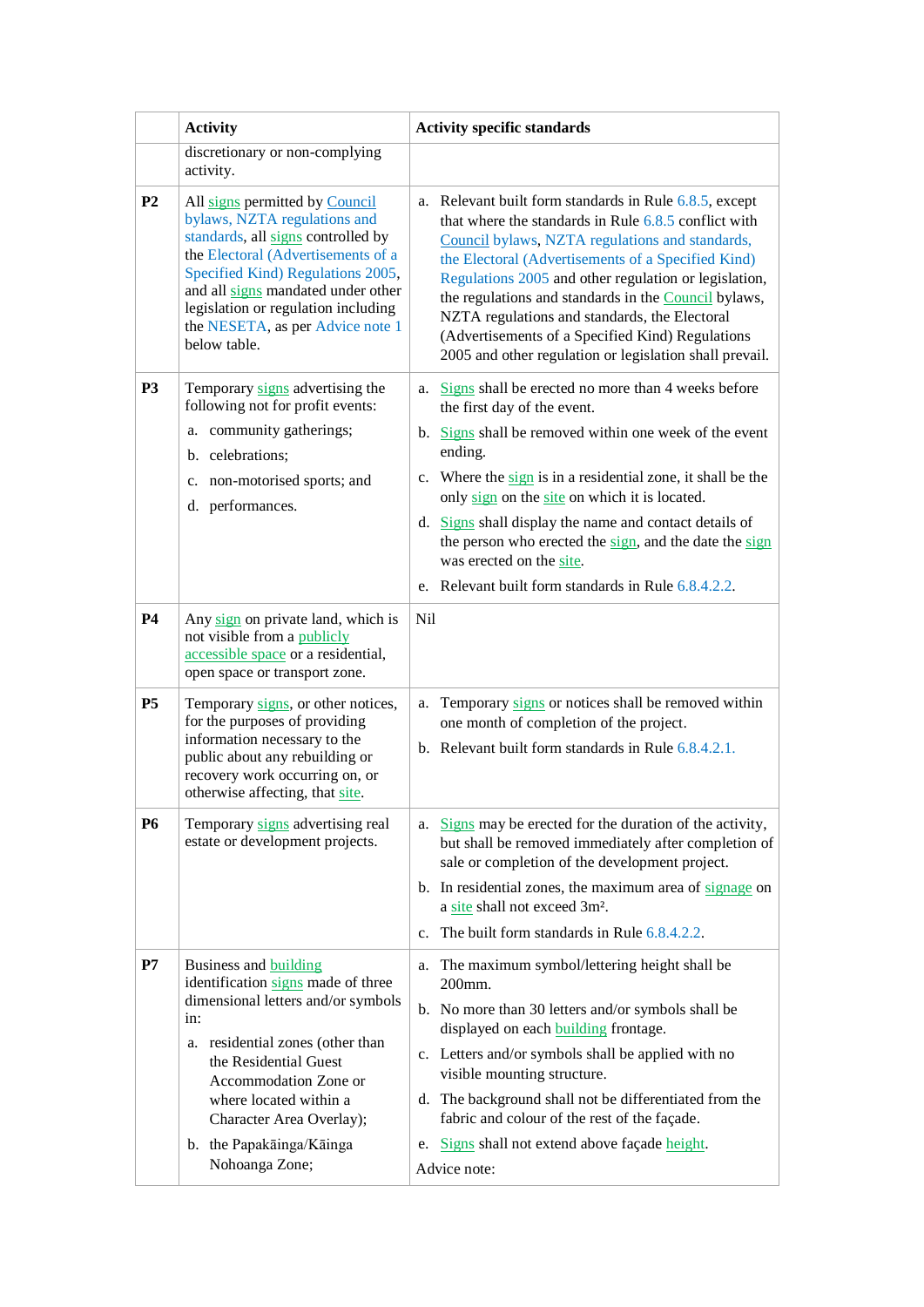|                | <b>Activity</b>                                                                                                                                                                                                                                                                                                                                                                                                                                                                                                                                                                                                                                                                                                                                                                                                                                                   | <b>Activity specific standards</b>                                                                                                                                                                                                                                                                                                                                                                                                                                                                                                                                       |  |  |  |
|----------------|-------------------------------------------------------------------------------------------------------------------------------------------------------------------------------------------------------------------------------------------------------------------------------------------------------------------------------------------------------------------------------------------------------------------------------------------------------------------------------------------------------------------------------------------------------------------------------------------------------------------------------------------------------------------------------------------------------------------------------------------------------------------------------------------------------------------------------------------------------------------|--------------------------------------------------------------------------------------------------------------------------------------------------------------------------------------------------------------------------------------------------------------------------------------------------------------------------------------------------------------------------------------------------------------------------------------------------------------------------------------------------------------------------------------------------------------------------|--|--|--|
|                | all open space and rural zones;<br>c.<br>and<br>d. the Specific Purpose (School)<br>Zone.                                                                                                                                                                                                                                                                                                                                                                                                                                                                                                                                                                                                                                                                                                                                                                         | 1.<br>Where any one or more of the activity specific<br>standards a. - e. above are not met, Rule 6.8.4.1.1<br>P1 shall apply.                                                                                                                                                                                                                                                                                                                                                                                                                                           |  |  |  |
| P <sub>8</sub> | Business and building<br>identification signs made of three<br>dimensional letters and/or symbols<br>in:<br>a. the Residential Guest<br>Accommodation Zone,<br>b. all commercial zones other<br>than:<br>i.<br>the Commercial Core<br>Zone in a Key Activity<br>Centre where the<br>maximum building<br>height is 20 metres;<br>ii.<br>the Commercial Banks<br>Peninsula Zone in<br>Akaroa;<br>iii.<br>the Commercial Retail<br>Park Zone; and<br>the Commercial Central<br>iv.<br><b>City Business Zone</b><br>where the signage is<br>displayed at a <b>height</b> of<br>greater than 17 metres;<br>c. all industrial zones; and<br>d. the Specific Purpose<br>(Hospital), Specific Purpose<br>(Styx Mill Road Transfer<br>Station), Specific Purpose<br>(Defence Wigram), Specific<br>Purpose (Airport) and Specific<br>Purpose (Tertiary Education)<br>Zones. | a. Letters and symbols shall not exceed a height of<br>500mm.<br>b. No more than 30 letters and/or symbols shall be<br>displayed on each <b>building</b> frontage.<br>c. Letters and/or symbols shall be applied with no<br>visible mounting structure.<br>d. The background shall not be differentiated from the<br>fabric and colour of the rest of the facade.<br>Signs shall not extend above façade height.<br>e.<br>Advice note:<br>1.<br>Where any one or more of the activity specific<br>standards a. - e. above are not met, Rule 6.8.4.1.1<br>P1 shall apply. |  |  |  |
| P <sub>9</sub> | Business and building<br>identification signs made of three<br>dimensional letters and/or symbols<br>in:<br>Commercial Core Zones in<br>a.<br><b>Key Activity Centres where</b><br>the maximum <b>building</b> height<br>is 20 metres;<br>b. the Commercial Retail Park<br>Zone; and                                                                                                                                                                                                                                                                                                                                                                                                                                                                                                                                                                              | a. Letters and symbols shall not exceed a height of 1<br>metre.<br>b. No more than 30 letters and/or symbols shall be<br>displayed on each <b>building</b> frontage.<br>c. Letters and/or symbols shall be applied with no<br>visible mounting structure.<br>The background shall not be differentiated from the<br>d.<br>material and colour of the rest of the facade.<br>Signs shall not extend above façade height.<br>e.                                                                                                                                            |  |  |  |
|                | c. the Commercial Central City<br>Business Zone where the                                                                                                                                                                                                                                                                                                                                                                                                                                                                                                                                                                                                                                                                                                                                                                                                         | Advice note:<br>Where any one or more of the activity specific<br>1.                                                                                                                                                                                                                                                                                                                                                                                                                                                                                                     |  |  |  |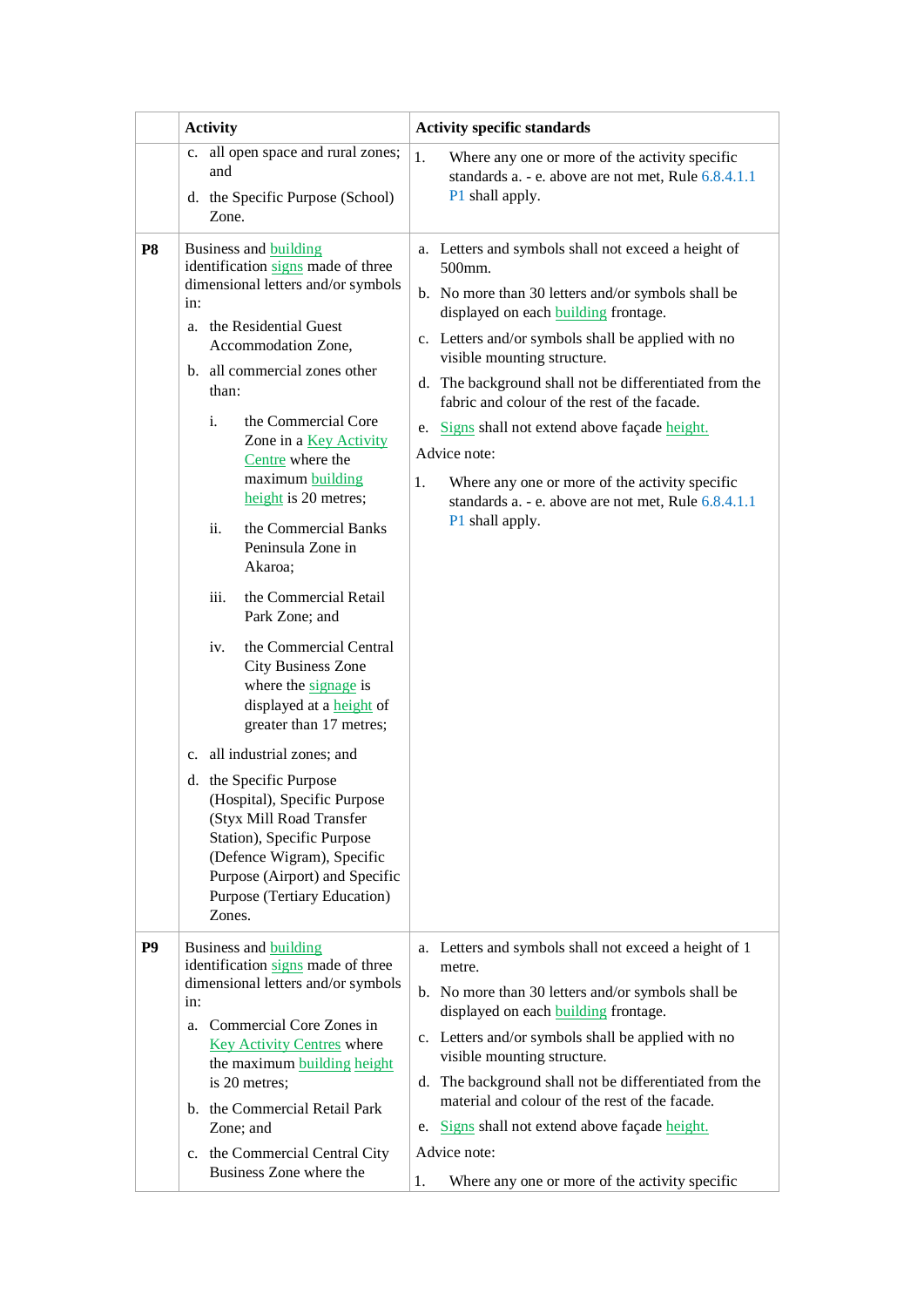|                 | <b>Activity</b>                                                                                                                                                                                                                                              | <b>Activity specific standards</b>                                                                                                                                                                                          |  |
|-----------------|--------------------------------------------------------------------------------------------------------------------------------------------------------------------------------------------------------------------------------------------------------------|-----------------------------------------------------------------------------------------------------------------------------------------------------------------------------------------------------------------------------|--|
|                 | signage is displayed at a height<br>of greater than 17 metres.                                                                                                                                                                                               | standards a. - e. above are not met, Rule 6.8.4.1.1<br>P1 shall apply.                                                                                                                                                      |  |
| <b>P10</b>      | Signs on utilities or utility<br>structures.                                                                                                                                                                                                                 | a. The total area of signs shall not exceed 10m <sup>2</sup> per<br>utility or utility structure.                                                                                                                           |  |
|                 | (See Advice note 1 below table)                                                                                                                                                                                                                              | b. Each sign shall be for <i>utility</i> operational, or <i>utility</i><br>operator identification, purposes only.                                                                                                          |  |
| <b>P11</b>      | Small off-site signs in:<br>a. all residential zones;                                                                                                                                                                                                        | a. Each sign shall have a maximum area, including the<br>border, of 1.4m <sup>2</sup> .                                                                                                                                     |  |
|                 | b. all commercial zones, except<br>for the Commercial Central                                                                                                                                                                                                | b. No sign shall be able to be seen from any site located<br>within a residential zone;                                                                                                                                     |  |
|                 | City Business Zone; and                                                                                                                                                                                                                                      | c. Each sign shall be sealed and waterproof;                                                                                                                                                                                |  |
|                 | c. all industrial zones, except for<br>the Industrial Park Zone<br>(Memorial Avenue) within the<br>20 metre setback adjacent to                                                                                                                              | d. Each sign shall be subject to a written maintenance<br>programme, in the form set out in Appendix 6.11.16<br>to be undertaken by the operator / provider that has<br>been lodged with the Council prior to its erection; |  |
|                 | Memorial Avenue.                                                                                                                                                                                                                                             | e. No sign shall have moving parts or changing images;                                                                                                                                                                      |  |
|                 |                                                                                                                                                                                                                                                              | No sign shall be illuminated;<br>f.                                                                                                                                                                                         |  |
|                 |                                                                                                                                                                                                                                                              | Each sign shall have the name and address of the sign<br>g.<br>operator / provider and other contact details on the<br>sign;                                                                                                |  |
|                 |                                                                                                                                                                                                                                                              | h. There shall be no more than three small off-site signs<br>on each road frontage of any site.                                                                                                                             |  |
| <b>P12</b>      | Posters on bollards as authorised<br>by the <b>Council</b> in accordance with<br>a bollard maintenance contract.                                                                                                                                             | <b>Nil</b>                                                                                                                                                                                                                  |  |
| P <sub>13</sub> | Signage in association with public<br>walking and cycling tracks or<br>areas of public open space that is                                                                                                                                                    | a. Each $\frac{\text{sign}}{\text{sign}}$ shall be less than $0.25 \text{m}^2$ in area where<br>used for track marking;                                                                                                     |  |
|                 | for track marking, entrance<br>identification, warning, direction,<br>or interpretation of the natural or<br>cultural environment.                                                                                                                           | b. Each sign shall be less than 2m <sup>2</sup> in area where used<br>for track entrance identification, warning, direction,<br>or interpretation.                                                                          |  |
| P <sub>14</sub> | Any sign on Maori land in the<br>Papakāinga/Kāinga Nohoanga<br>Zone, except for signs that are<br>flashing, illuminated,<br>intermittently illuminated, with<br>moving components, <b>billboards</b> ,<br>captive balloons or blimps, or off-<br>site signs. | <b>Nil</b>                                                                                                                                                                                                                  |  |
| P <sub>15</sub> | Static and digital display<br>billboards located on sites fronting<br>arterial roads and/or collector<br>roads within:                                                                                                                                       | The maximum area of any single <b>billboard</b> shall be<br>a.<br>$18m^2$ .<br>The maximum height shall be 9 metres.<br>b.                                                                                                  |  |
|                 | a. the Commercial Retail Park<br>Zone;                                                                                                                                                                                                                       | The site shall have a minimum road frontage of 40<br>c.<br>metres per <b>billboard</b> , provided that no more than 2<br>billboards may be erected on any single site.                                                      |  |
|                 | b. the Specific Purpose (Airport)<br>Zone; and                                                                                                                                                                                                               | d. Any billboard shall not be directly visible from any                                                                                                                                                                     |  |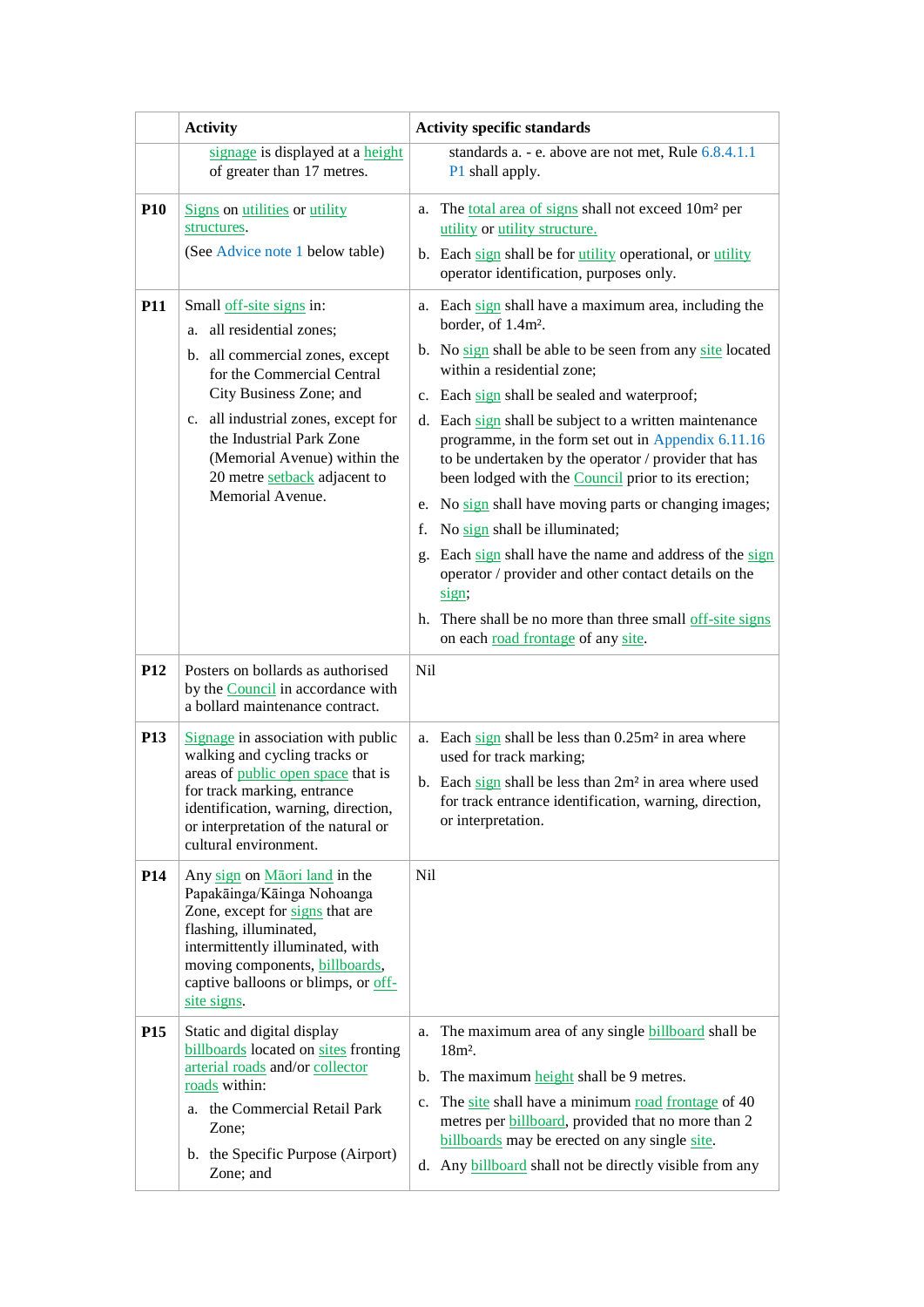|                                                                                       | <b>Activity</b>                                                                            | <b>Activity specific standards</b>                                                                                                                                                                                                                                                             |  |
|---------------------------------------------------------------------------------------|--------------------------------------------------------------------------------------------|------------------------------------------------------------------------------------------------------------------------------------------------------------------------------------------------------------------------------------------------------------------------------------------------|--|
| c. all industrial zones, other than<br>the Industrial Park Zone<br>(Memorial Avenue). |                                                                                            | site within a residential zone.<br>e. Each <b>billboard</b> shall be subject to a written<br>maintenance programme, in the form set out in<br>Appendix 6.11.16, to be undertaken by the<br>operator/provider, that has been lodged with the<br>Council prior to the erection of the billboard. |  |
|                                                                                       |                                                                                            | The <b>billboard</b> shall be located at least 50 metres from<br>f.<br>any signalised traffic intersection.                                                                                                                                                                                    |  |
|                                                                                       |                                                                                            | In addition, for digital display billboards:                                                                                                                                                                                                                                                   |  |
|                                                                                       |                                                                                            | The <b>billboard</b> shall result in no more than 10.0 lux<br>g.<br>spill (horizontal and vertical) of light when measured<br>or calculated 2 metres within the <b>boundary</b> of any<br>adjacent site and/or arterial road and/or collector<br>road.                                         |  |
|                                                                                       |                                                                                            | h. No live broadcast or pre-recorded video shall be<br>displayed on the screen. Only still images shall be<br>displayed with a minimum duration of 7 seconds.                                                                                                                                  |  |
|                                                                                       |                                                                                            | There shall be no movement or animation of the<br>i.<br>images displayed on the screen.                                                                                                                                                                                                        |  |
|                                                                                       |                                                                                            | The material displayed on the screen shall not<br>j.<br>contain any flashing images and the screen itself<br>shall not contain any retro-reflective material.                                                                                                                                  |  |
|                                                                                       |                                                                                            | k. There shall be no transitions between still images<br>apart from cross-dissolve of a maximum of 0.5<br>seconds.                                                                                                                                                                             |  |
|                                                                                       |                                                                                            | There shall be no sound associated with the screen<br>1.<br>and no sound equipment is to be installed as part of<br>the screen.                                                                                                                                                                |  |
|                                                                                       |                                                                                            | m. The screen shall incorporate lighting control to adjust<br>brightness in line with ambient light levels.                                                                                                                                                                                    |  |
|                                                                                       |                                                                                            | n. The <b>billboard</b> shall not be located on or adjacent to a<br>state highway with a speed limit that is greater than<br>70km/hr.                                                                                                                                                          |  |
| <b>P16</b>                                                                            | In the Industrial Park Zone<br>(Memorial, Avenue), any sign<br>within the 20 metre setback | There shall be no more than two signs within the 20<br>a.<br>metre setback for the entire zone boundary adjacent<br>to Memorial Avenue, and each shall:                                                                                                                                        |  |
|                                                                                       | adjacent to Memorial Avenue.                                                               | i.<br>be double sided;                                                                                                                                                                                                                                                                         |  |
|                                                                                       |                                                                                            | ii.<br>not exceed a total area of 10m <sup>2</sup> per side;                                                                                                                                                                                                                                   |  |
|                                                                                       |                                                                                            | iii.<br>have a maximum height above ground level of<br>10 metres at the top of the sign;                                                                                                                                                                                                       |  |
|                                                                                       |                                                                                            | have a maximum width of 5 metres;<br>iv.                                                                                                                                                                                                                                                       |  |
|                                                                                       |                                                                                            | be for directional purposes and only contain the<br>v.<br>name of the complex, the names of businesses<br>within the complex, access information, the on-<br>site location of facilities (including car parking<br>areas), and hours of operation;                                             |  |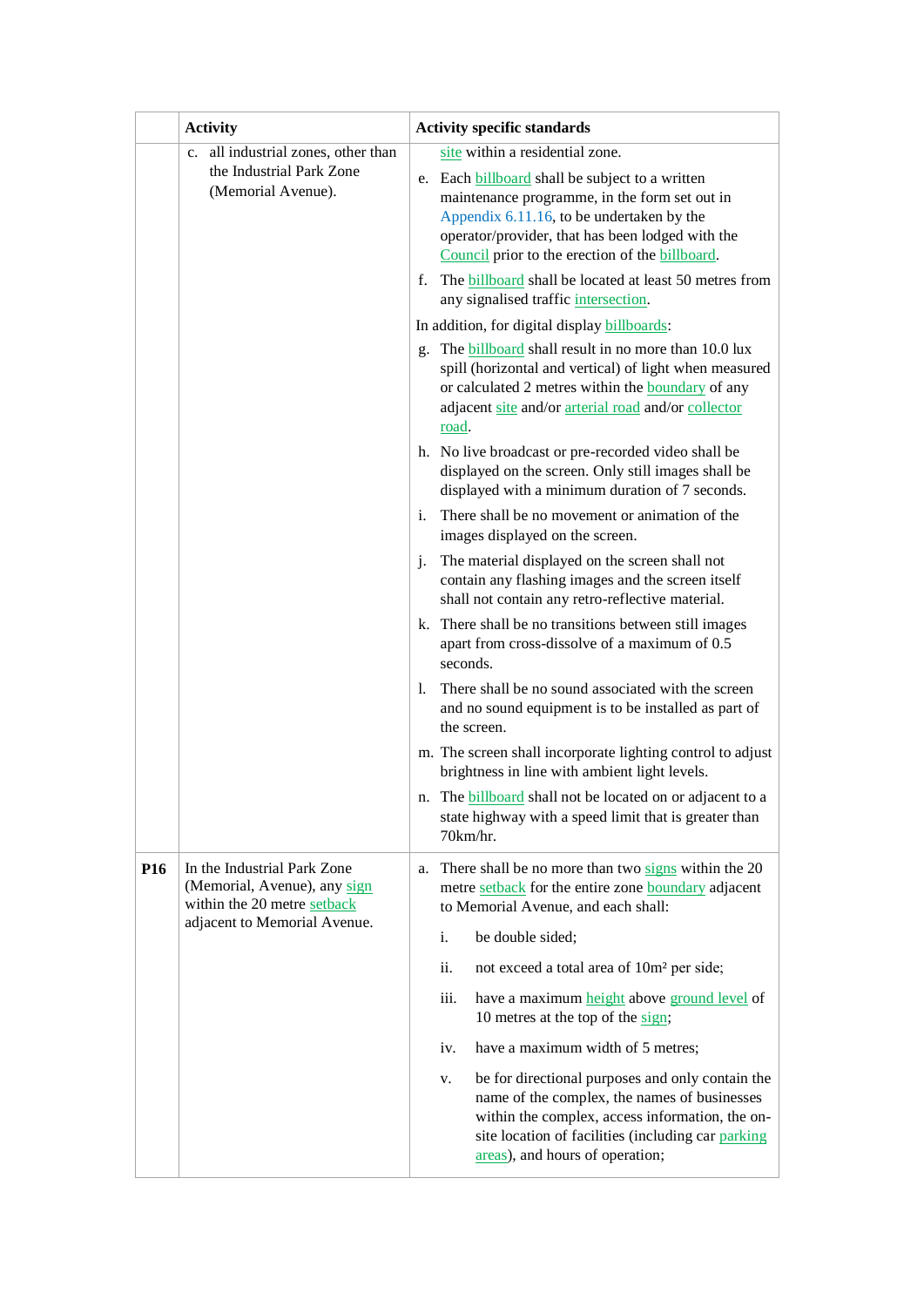|            | <b>Activity</b>                                                                                 |             | <b>Activity specific standards</b>                                                                                                                   |
|------------|-------------------------------------------------------------------------------------------------|-------------|------------------------------------------------------------------------------------------------------------------------------------------------------|
|            |                                                                                                 | V1.<br>vii. | not be flashing or illuminated by any means<br>other than lights directed on to it; and<br>be located within 10 metres of a vehicle access<br>point. |
| <b>P17</b> | Signage within the Specific<br>Purpose (Airport) Zone within the<br>scope of designation $D1$ . | Nil         |                                                                                                                                                      |

Advice note:

1. The National Environmental Standards for Electricity Transmission Activities Regulations 2009 (NESETA) manages the installation and modification of signs on support structures of existing transmission lines that are intended to identify a structure or owner, or intended to help with navigation or safety.

## **6.8.4.1.2 Controlled activities**

The activities listed below are controlled activities if they meet the activity specific standards set out in the following table.

Unless otherwise specified, controlled activities shall not be limited or publicly notified.

Discretion to impose conditions is restricted to the matters over which control is reserved, as set out in the following table.

| <b>Activity</b> |                                                                                                                                                                                                                                                                  | The Council's control is<br>reserved to the following<br>matters:                            |
|-----------------|------------------------------------------------------------------------------------------------------------------------------------------------------------------------------------------------------------------------------------------------------------------|----------------------------------------------------------------------------------------------|
| C1              | Signage that forms part of any new building, or addition to a<br>building, that is subject to urban design certification under<br>Rule 15.4.2.1 (b) and that:<br>does not meet one or more of the relevant built form<br>a.<br>standards in Rule $6.8.4.2$ ; and | a. That the signage is<br>displayed in accordance<br>with the urban design<br>certification. |
|                 | b. is certified by a qualified urban design expert on a<br>Council approved list as meeting the provisions /<br>outcomes in Rule 6.8.5.1.                                                                                                                        |                                                                                              |
|                 | Certification shall include sufficient detail to demonstrate<br>how the relevant provisions / outcomes in Rule 6.8.5.1 have<br>been met.                                                                                                                         |                                                                                              |

## **6.8.4.1.3 Restricted discretionary activities**

Activities listed below are restricted discretionary activities.

Discretion to grant or decline consent and impose conditions is restricted to the matters of discretion set out in Rule 6.8.5, as set out in the following table.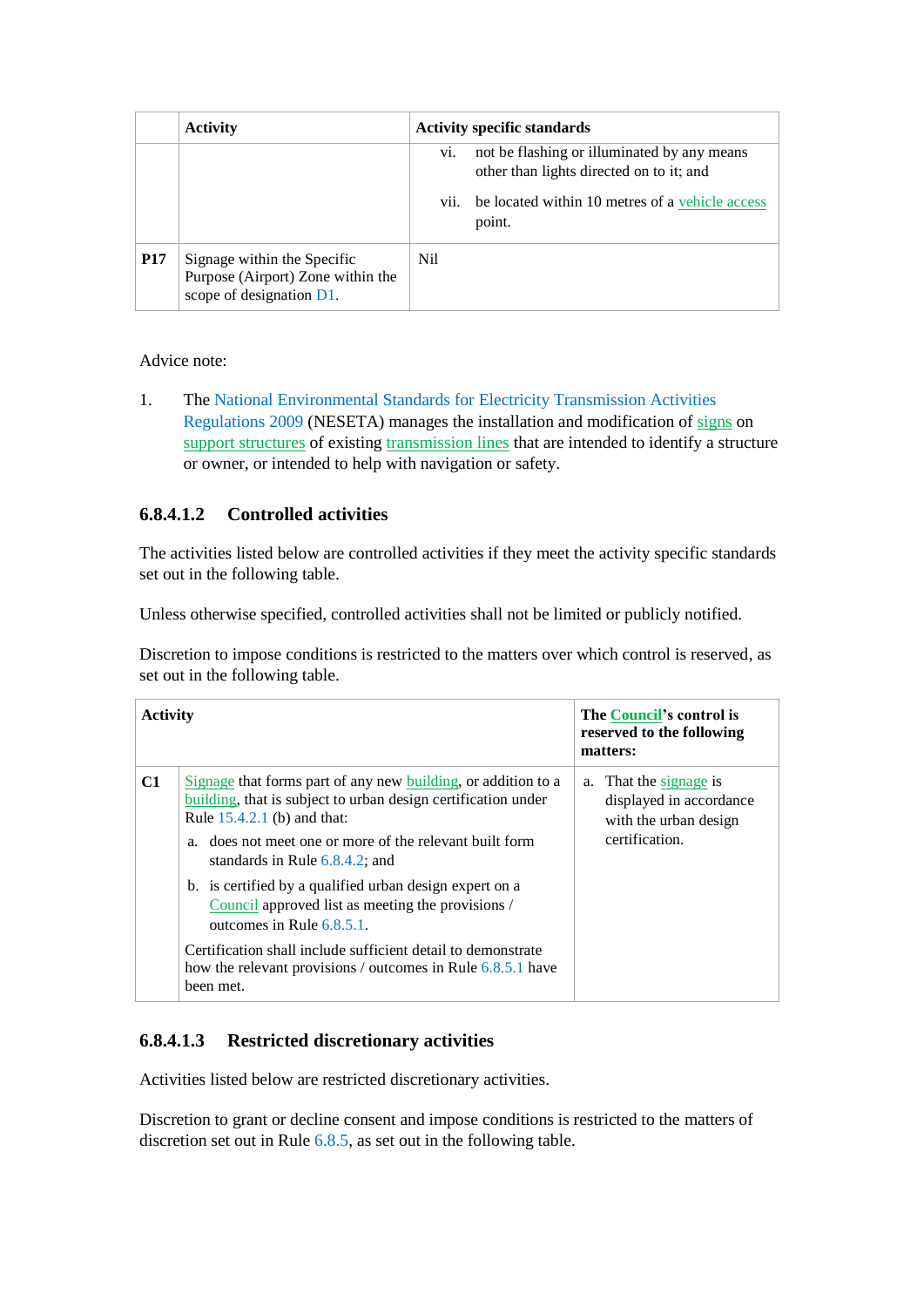| <b>Activity</b> |                                                                                                                                                                                                                                                                                                                                                                                                                                                                                                                                                                                                                                                                  | <b>Council's discretion shall</b><br>be limited to the following<br>matters: |                                                                                                                                                                                                                               |
|-----------------|------------------------------------------------------------------------------------------------------------------------------------------------------------------------------------------------------------------------------------------------------------------------------------------------------------------------------------------------------------------------------------------------------------------------------------------------------------------------------------------------------------------------------------------------------------------------------------------------------------------------------------------------------------------|------------------------------------------------------------------------------|-------------------------------------------------------------------------------------------------------------------------------------------------------------------------------------------------------------------------------|
| RD1             | Any sign listed in Rule 6.8.4.1.1 P1 - P15 (other than P7, P8,<br>P9 or P15) that does not meet one or more of the activity<br>specific standards, other than signs provided for in Rule<br>6.8.4.1.2 C1, Rule $6.8.4.1.3$ RD2 – RD4, or discretionary or<br>non-complying activities in Rule 6.8.4.1.4 and Rule 6.8.4.1.5.<br>Any application arising from this rule shall not be publicly<br>notified and shall be limited notified only to the New Zealand<br>Transport Agency where it concerns a road under its control<br>(absent its written approval).                                                                                                   |                                                                              | a. All signs and ancillary<br>support structures - Rule<br>6.8.5.1                                                                                                                                                            |
| RD2             | The following signs in all commercial and industrial zones<br>(other than Commercial Banks Peninsula and Commercial<br>Central City Business Zones) and in the Specific Purpose<br>(Airport) Zone, other than signs provided for in Rule 6.8.4.1.1<br>P11 or P15, or Rule 6.8.4.1.5 NC1:<br>a. Off-site signs, other than those provided for in Rule<br>6.8.4.1.1 P2, P3, P4, P5, P6, P12, P13 or P16;<br>b. Flashing or intermittently illuminated signs;<br>Signs with moving components;<br>c.<br>Signs with changing images / digital signs; and<br>d.<br>Captive balloons or blimps;<br>e.<br>which meet the relevant built form standards in Rule 6.8.4.2. |                                                                              | a. All signs and ancillary<br>support structures - Rule<br>6.8.5.1<br>b. Illuminated, moving,<br>changing, flashing or<br>retro-reflective displays -<br>Rule 6.8.5.2<br>c. Static and digital<br>billboards – Rule $6.8.5.3$ |
| RD3             | Static and digital display billboards listed in Rule 6.8.4.1.1 P15<br>that do not meet one or more of the activity specific standards<br>in Rule 6.8.4.1.1 P15.                                                                                                                                                                                                                                                                                                                                                                                                                                                                                                  |                                                                              | a. Static and digital<br>billboards – Rule $6.8.5.3$                                                                                                                                                                          |
| RD4             | Any sign listed in Rule 6.8.4.1.1 P16 that does not meet one or<br>more of the activity specific standards, unless otherwise<br>specified in Rule 6.8.4.1.5 NC1.<br>Any application arising from this rule shall not be publicly or<br>limited notified.                                                                                                                                                                                                                                                                                                                                                                                                         | a.                                                                           | Signage adjacent to<br>Memorial Avenue -<br>6.8.5.4                                                                                                                                                                           |
| RD5             | Small off-site signs in the Commercial Central City Business<br>Zone that meet all the activity specific standards specified for<br>Rule 6.8.4.1.1 P11.                                                                                                                                                                                                                                                                                                                                                                                                                                                                                                          | a.                                                                           | All signs and ancillary<br>support structures - Rule<br>6.8.5.1                                                                                                                                                               |

# **6.8.4.1.4 Discretionary activities**

The activities listed below are discretionary activities.

|    | <b>Activity</b>                                                                                                                                         |  |
|----|---------------------------------------------------------------------------------------------------------------------------------------------------------|--|
| D1 | The following signs in all zones, other than signs provided for in Rule 6.8.4.1.1 P11 or<br>P15, Rule 6.8.4.1.3 RD2, RD3 or RD5, or Rule 6.8.4.1.5 NC1: |  |
|    | Off-site signs, other than signs provided for by Rule 6.8.4.1 P2, P3, P4, P5, P6, P12,<br>a.<br>P13 or P16;                                             |  |
|    | b. Illuminated signs, including intermittently illuminated signs;                                                                                       |  |
|    | c. Signs with moving components;                                                                                                                        |  |
|    | d. Signs with changing images/digital signs; and                                                                                                        |  |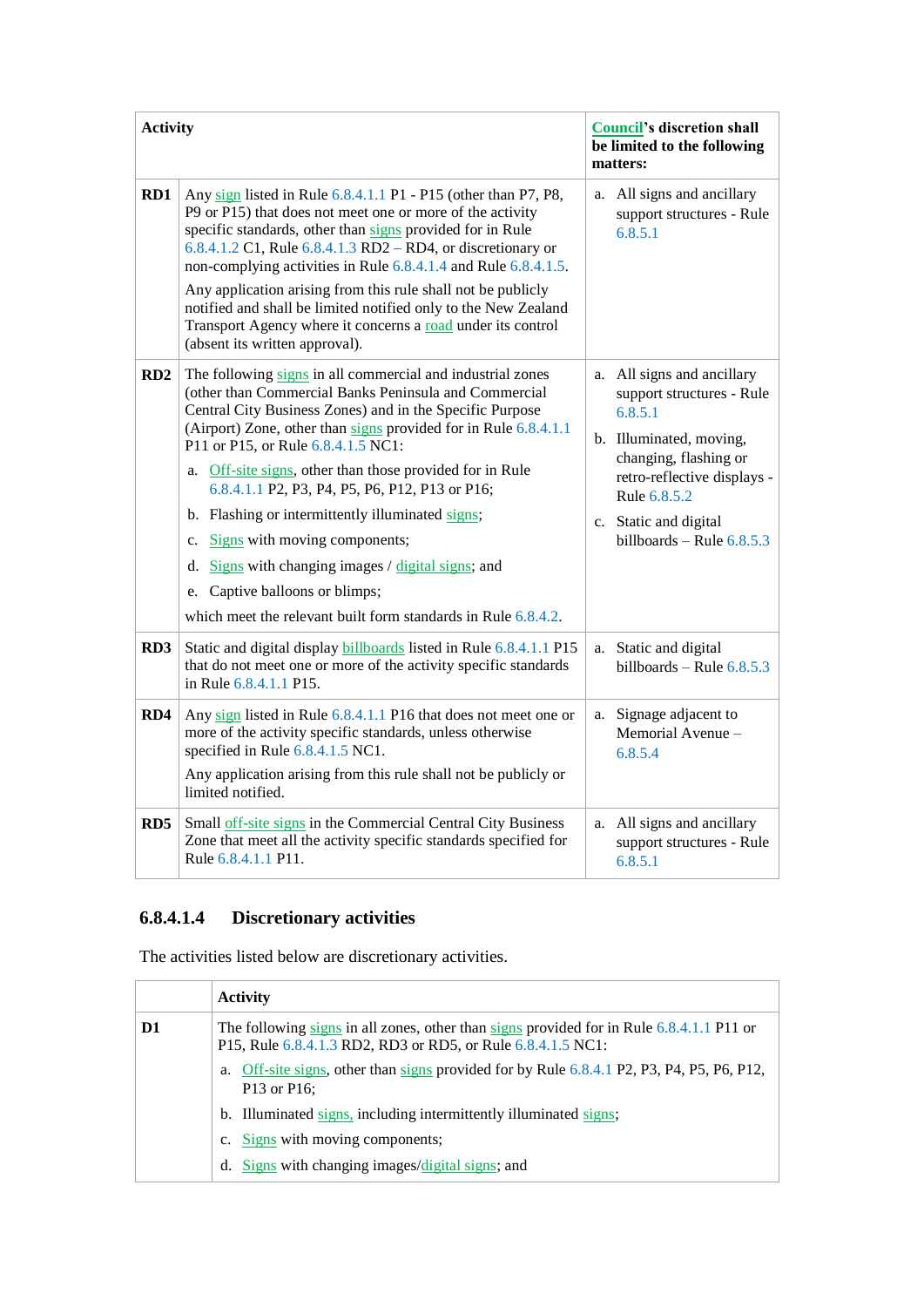|                | <b>Activity</b>                                                                                                               |
|----------------|-------------------------------------------------------------------------------------------------------------------------------|
|                | e. Captive balloons or blimps.                                                                                                |
| D <sub>2</sub> | Signs listed in Rule $6.8.4.1.3$ RD2 that do not meet one or more of the relevant built<br>form standards in Rule $6.8.4.2$ . |

### **6.8.4.1.5 Non-complying activities**

The activities listed below are non-complying activities.

|     | <b>Activity</b>                                                  |
|-----|------------------------------------------------------------------|
| NC1 | Any billboard within the Industrial Park Zone (Memorial Avenue). |

## **6.8.4.1.6 Prohibited activities**

There are no prohibited activities

# **6.8.4.2 Rules - Built form standards**

### **6.8.4.2.1 Measurement of the area of a sign**

a. For the purposes of measuring the area of any sign in accordance with Rule 6.8.4.2, a double-sided sign shall be measured as the area of one side only, being the larger of any one side (see Rule 6.11.8 - Diagram 2).

## **6.8.4.2.2 Traffic safety - applies to all signs**

- a. Any sign shall be located so as not to obscure or to detract from the interpretation of any traffic sign or controls.
- b. No sign shall be located adjacent to a state highway or arterial road where all of the following criteria are met:
	- i. the <u>road</u> has a speed limit of 70km per hour or greater; and
	- ii. the sign is located within a road boundary building setback required by a built form standard for the relevant zone; and
	- iii. the sign is located within 100 metres (in urban zones) or 200 metres (in rural or open space zones) in front of any official regulatory or warning sign or traffic signal.

Explanatory Note:

1. Official regulatory signs exclude street naming signs and brown information signs.

## **6.8.4.2.3 Integration with building design**

a. Any sign displayed on wall surfaces, including individual lettering, shall not obscure any window, door or architectural feature visible from the exterior of the building.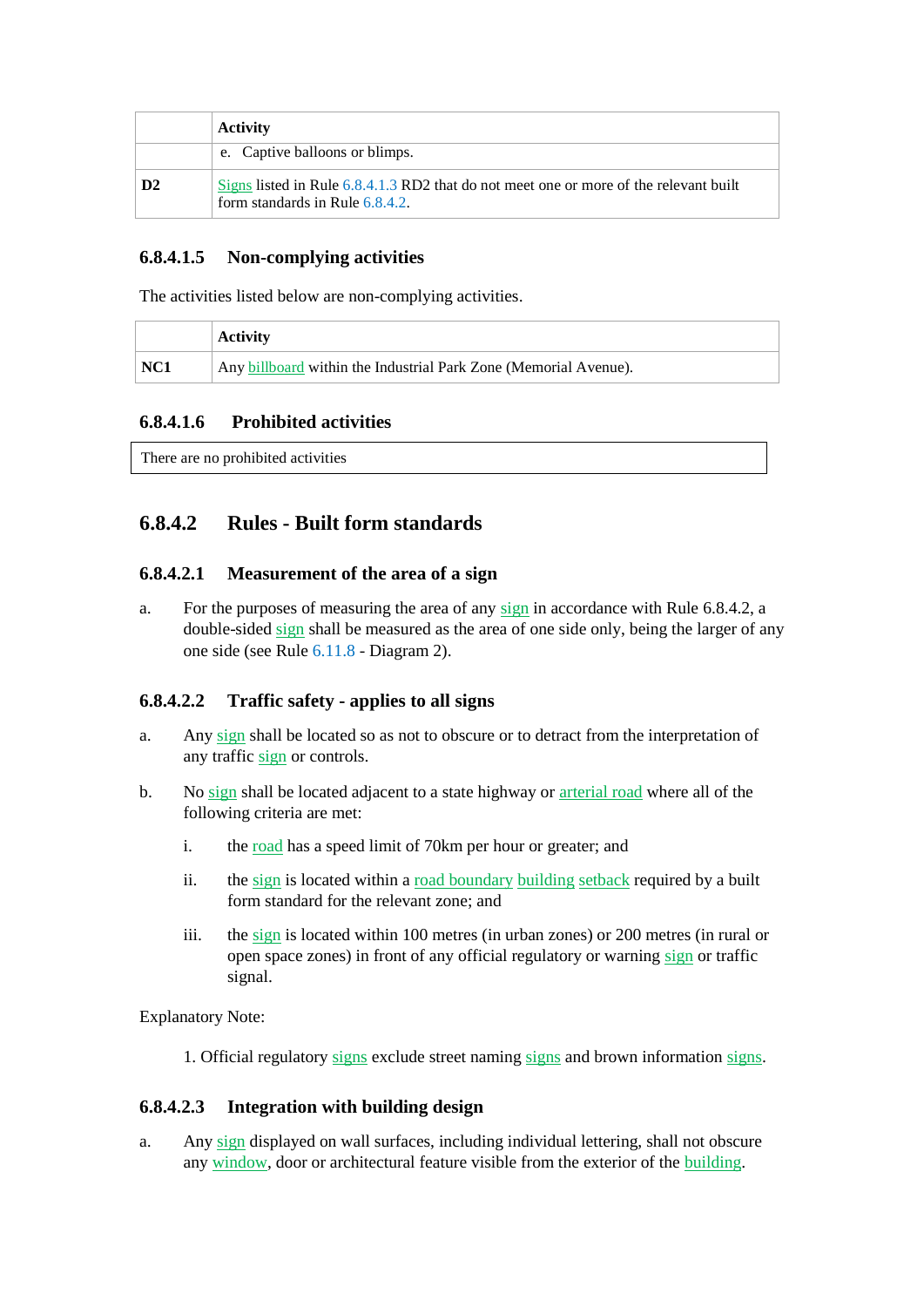b. Where a sign, including a flag, extends over part of the Transport Zone, the lowest part of the sign shall be located a minimum of 2.6 metres above ground level.

## **6.8.4.2.4 Signs attached to buildings**

- a. For signage on heritage items and in heritage settings, the rules in Chapter 9 also apply.
- b. The maximum area and height of signs shall be as follows:

| Zone or scheduled activity                                                                      | <b>Maximum total area of signs</b><br>per building                                                                                       | <b>Maximum height above</b><br>ground level at top of sign |  |
|-------------------------------------------------------------------------------------------------|------------------------------------------------------------------------------------------------------------------------------------------|------------------------------------------------------------|--|
| All residential zones (other than<br><b>Residential Guest Accommodation</b><br>Zone)            | $0.5m2$ , or as specified in an<br>activity status table for permitted<br>non-residential activities in<br>Chapter 14 Residential Zones. | 4 metres or façade height,<br>whichever is lower           |  |
| <b>Open Space Community Parks</b><br>Zone                                                       | 2m <sup>2</sup>                                                                                                                          |                                                            |  |
| Open Space Water and Margins<br>Zone and Open Space Avon River<br>Precinct/Te Papa Ōtākaro Zone |                                                                                                                                          |                                                            |  |
| Open Space Natural Zone                                                                         |                                                                                                                                          |                                                            |  |
| Rural Banks Peninsula Zone                                                                      |                                                                                                                                          |                                                            |  |
| Open Space Metropolitan<br><b>Facilities Zone</b>                                               | 3m <sup>2</sup>                                                                                                                          |                                                            |  |
| Open Space McLeans Island Zone                                                                  |                                                                                                                                          |                                                            |  |
| All rural zones (other than Rural<br>Banks Peninsula Zone)                                      | 4m <sup>2</sup>                                                                                                                          |                                                            |  |
| All specific purpose zones not<br>listed elsewhere in this table                                |                                                                                                                                          |                                                            |  |
| Commercial Banks Peninsula<br>Zone (except Lyttelton)                                           | Length along primary building<br>frontage $(m) \times 0.2m$ .                                                                            | 6 metres or façade height,<br>whichever is lower           |  |
| <b>Residential Guest Accommodation</b>                                                          |                                                                                                                                          |                                                            |  |
| Zone                                                                                            |                                                                                                                                          | 9 metres or façade height,<br>whichever is lower           |  |
| Commercial Banks Peninsula<br>Zone (Lyttelton)                                                  | Length along primary building<br>frontage $(m)$ x 0.5m.                                                                                  | 6 metres or façade height,<br>whichever is lower           |  |
| <b>Commercial Local Zone</b>                                                                    |                                                                                                                                          |                                                            |  |
| <b>Commercial Office Zone</b>                                                                   |                                                                                                                                          |                                                            |  |
| Commercial Core Zone (except<br>where listed elsewhere in this<br>table)                        |                                                                                                                                          |                                                            |  |
| All scheduled activities (Rule 6.5),<br>other than service stations                             | Length along primary building<br>frontage $(m)$ x 0.5m                                                                                   | 6 metres or façade height,<br>whichever is lower           |  |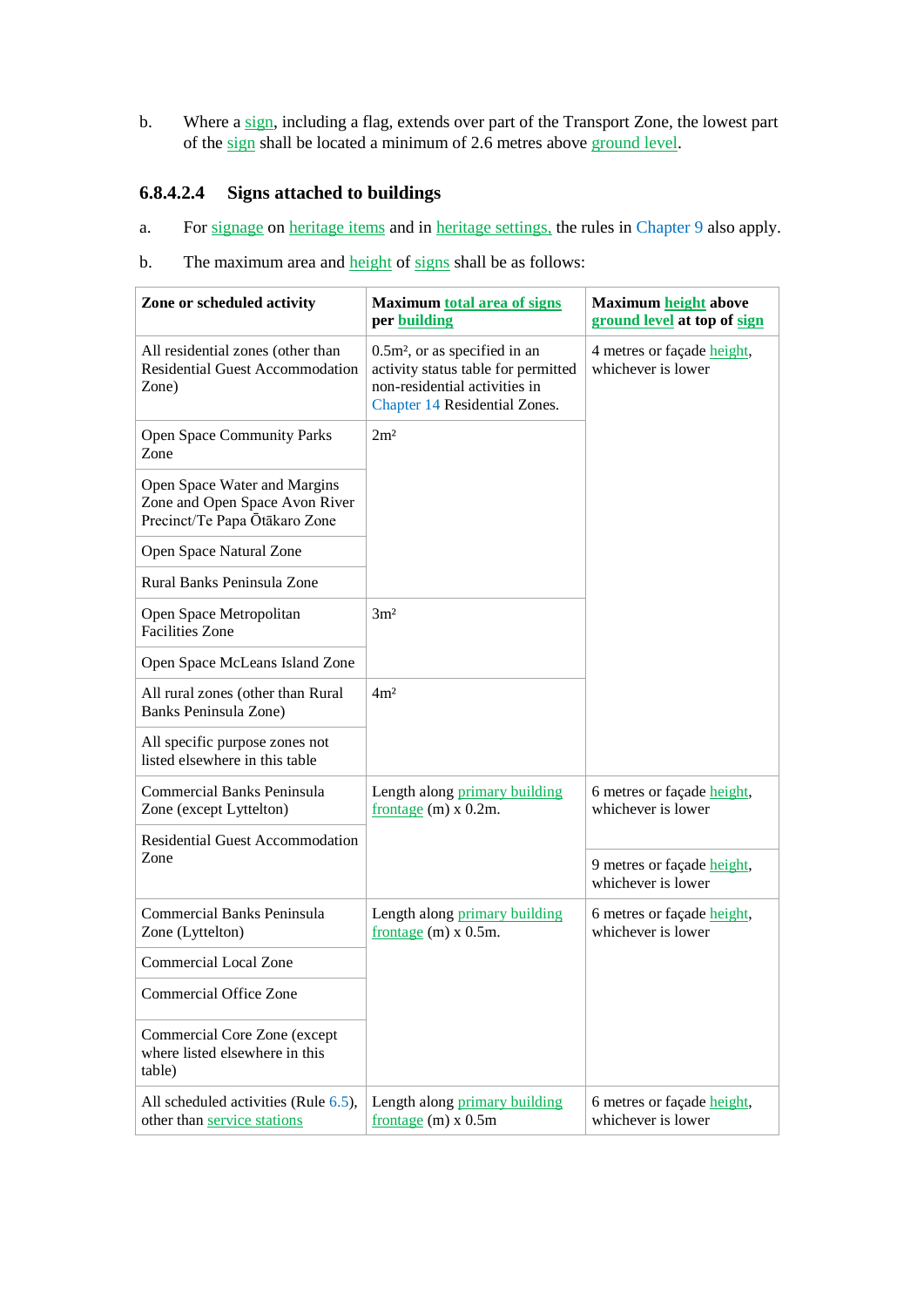| Zone or scheduled activity                                                              | <b>Maximum total area of signs</b><br>per building                                                 | Maximum height above<br>ground level at top of sign                                                     |  |
|-----------------------------------------------------------------------------------------|----------------------------------------------------------------------------------------------------|---------------------------------------------------------------------------------------------------------|--|
| Specific Purpose (Tertiary<br>Education)                                                |                                                                                                    |                                                                                                         |  |
| <b>Commercial Central City Business</b><br>Zone                                         | Length along primary building<br>frontage $(m)$ x 0.5m.                                            | 9 metres or façade height,<br>whichever is lower                                                        |  |
| Commercial Central City Mixed<br>Use Zone                                               |                                                                                                    |                                                                                                         |  |
| Commercial Central City (South<br>Frame) Mixed Use Zone                                 |                                                                                                    |                                                                                                         |  |
| Commercial Core Zone (Hornby<br>and The Palms Mall only)                                | Length along primary building<br>frontage $(m)$ x 1m                                               | Where the maximum height<br>standard is 20 metres, 9<br>metres or façade height,<br>whichever is lower. |  |
|                                                                                         |                                                                                                    | Where the maximum height<br>standard is 12 metres, 6<br>metres or façade height,<br>whichever is lower  |  |
| Specific Purpose (Airport) Zone                                                         |                                                                                                    | 9 metres or façade height,                                                                              |  |
| Scheduled activities (Rule 6.5)<br>service stations                                     |                                                                                                    | whichever is lower                                                                                      |  |
| <b>Commercial Retail Park Zone</b>                                                      | <b>Building length of primary</b>                                                                  | 9 metres or façade height,                                                                              |  |
| All industrial zones                                                                    | building frontage facing roads or<br>customer car parking areas (m) x<br>$1.2m$ .                  | whichever is lower                                                                                      |  |
| <b>Commercial Core Zone (Eastgate</b><br>Mall, Northlands Mall, Riccarton<br>Mall only) | Total amount of signage 1500m <sup>2</sup><br>per mall                                             | 12 metres or façade height,<br>whichever is lower                                                       |  |
| Specific Purpose (Hospital) Zone                                                        | No limit on number and area of<br>signs provided they are related<br>solely to a <b>hospital</b> . |                                                                                                         |  |
| Specific Purpose (Lyttelton Port)<br>Zone                                               | No limit on number and area of<br>signs provided they are related<br>solely to port activities     | Façade height                                                                                           |  |
| Specific Purpose (Styx Mill Road<br><b>Transfer Station</b> ) Zone                      | 5% x road frontage x 1m                                                                            | 6 metres or façade height,<br>whichever is lower                                                        |  |
| Specific Purpose (Defence<br>Wigram) Zone                                               |                                                                                                    | 4 metres or façade height,<br>whichever is lower                                                        |  |

## **6.8.4.2.5 Projecting signs and signs attached to or on verandas**

In addition to meeting the built form standards in Rule 6.8.4.2.4, signs mounted and affixed to or on verandas, signs mounted to the face of verandas and signs projecting from the face of a building shall also meet the following built form standards:

a. Signs mounted and affixed to or on verandas (see Rule  $6.11.8$  - Diagrams  $4 \& 5$ )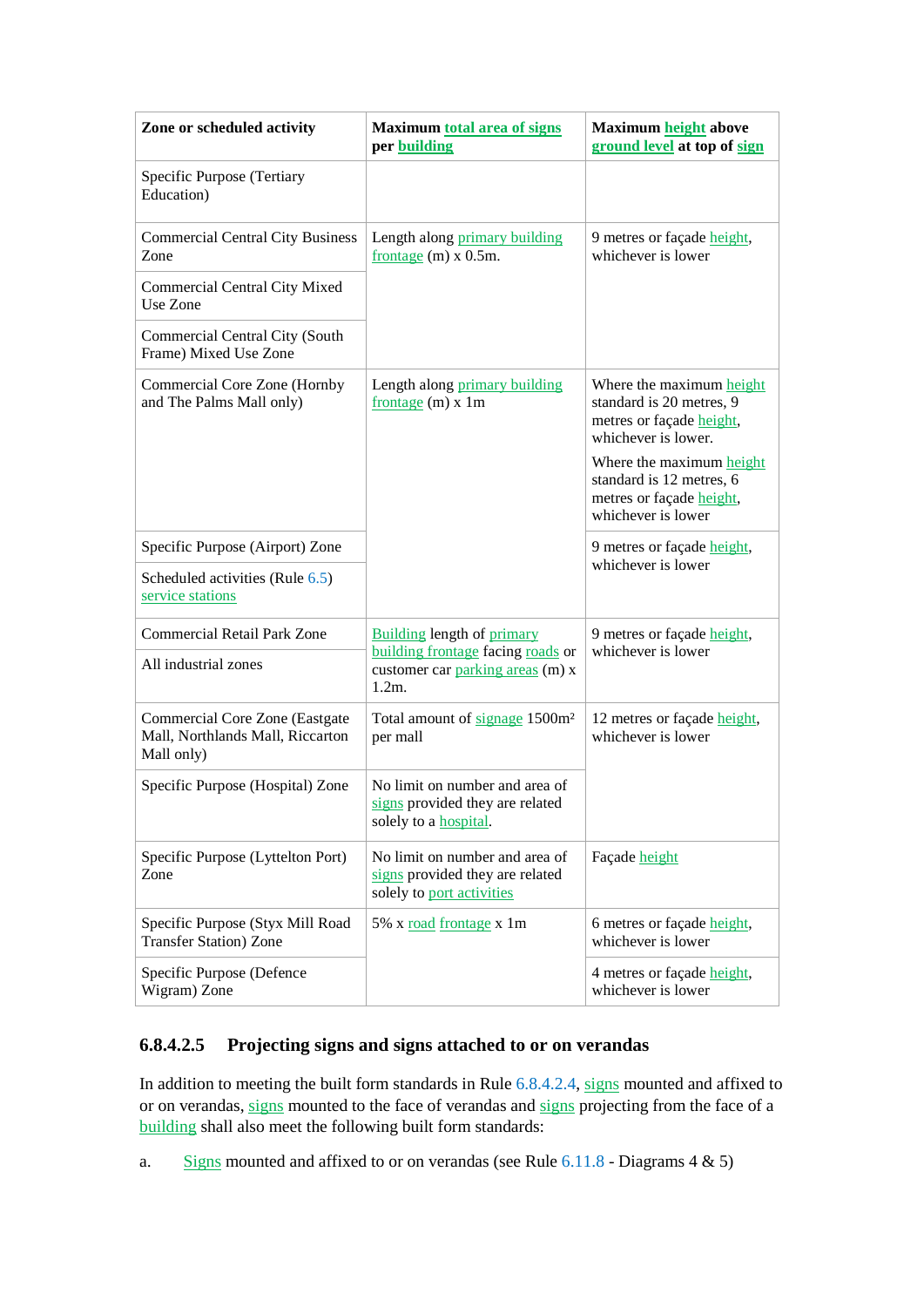| Maximum projection into the Transport Zone                           | 2.5 metres   |
|----------------------------------------------------------------------|--------------|
| Minimum height above ground level for the lowest part<br>of the sign | 2.6 metres   |
| Maximum distance from veranda top surface                            | 1.2 metres   |
| Minimum setback from the face of the kerb                            | $0.5$ metres |

b. Signs mounted to the face of verandas (see Rule 6.11.8 - Diagram 4)

| Maximum height of sign display | metres |
|--------------------------------|--------|
|--------------------------------|--------|

c. Signs projecting from the face of a building (see Rule  $6.11.8$  - Diagrams 6 & 7)

| Signs Parallel<br>to the Building<br>Face                | Maximum projection from the face of the<br>building.   | $0.2$ metres                               |              |
|----------------------------------------------------------|--------------------------------------------------------|--------------------------------------------|--------------|
| <b>Signs</b><br>Perpendicular<br>to the Building<br>Face | Maximum<br>projection from the<br>face of the building | Greater than 2.6m above<br>ground level    | 1.2 metres   |
|                                                          |                                                        | No greater than 2.6m<br>above ground level | $0.2$ metres |
|                                                          | Minimum setback from the face of the kerb              | $0.5$ metres                               |              |

- d. Signs shall not project forward of the face of the veranda on which they are located.
- e. Projecting signs shall only be at right angles to the building face they are fixed to.

## **6.8.4.2.6 Free-standing signs**

- a. Any free-standing sign located within a heritage setting identified in Sub-chapter 9.3 is subject to Rule 9.3.4.1 P6 and Rule 9.3.4.3 RD7 and the below table does not apply.
- b. The maximum number, area, width and height of free-standing signs shall be as follows:

| Zone or scheduled activity                                                                                                                         | Number of signs<br>per site                                                                                                                            | <b>Maximum total area of</b><br><u>signs</u>                                                                                                | <b>Maximum</b><br>height above<br><u>ground level</u> at<br>top of sign |
|----------------------------------------------------------------------------------------------------------------------------------------------------|--------------------------------------------------------------------------------------------------------------------------------------------------------|---------------------------------------------------------------------------------------------------------------------------------------------|-------------------------------------------------------------------------|
| All residential zones (other<br>than Residential Guest<br>Accommodation Zone)                                                                      | $\mathbf{1}$                                                                                                                                           | $0.2m2$ , or as specified in an<br>activity status table for<br>permitted non-residential<br>activities in Chapter 14<br>Residential Zones. | 4 metres                                                                |
| <b>Open Space Community</b><br>Parks Zone<br>Open Space Water and<br>Margins Zone and Open<br>Space Avon River<br>Precinct/Te Papa Ōtākaro<br>Zone | 1 for each formed<br>vehicle access<br>(refer to Rule)<br>$6.8.4.2.6$ c, and d.<br>below) and 1 for<br>each formed<br>pedestrian<br>entrance (refer to | $1m2$ per sign                                                                                                                              |                                                                         |
| Open Space Natural Zone                                                                                                                            | Rule 6.8.4.2.6 d.                                                                                                                                      |                                                                                                                                             |                                                                         |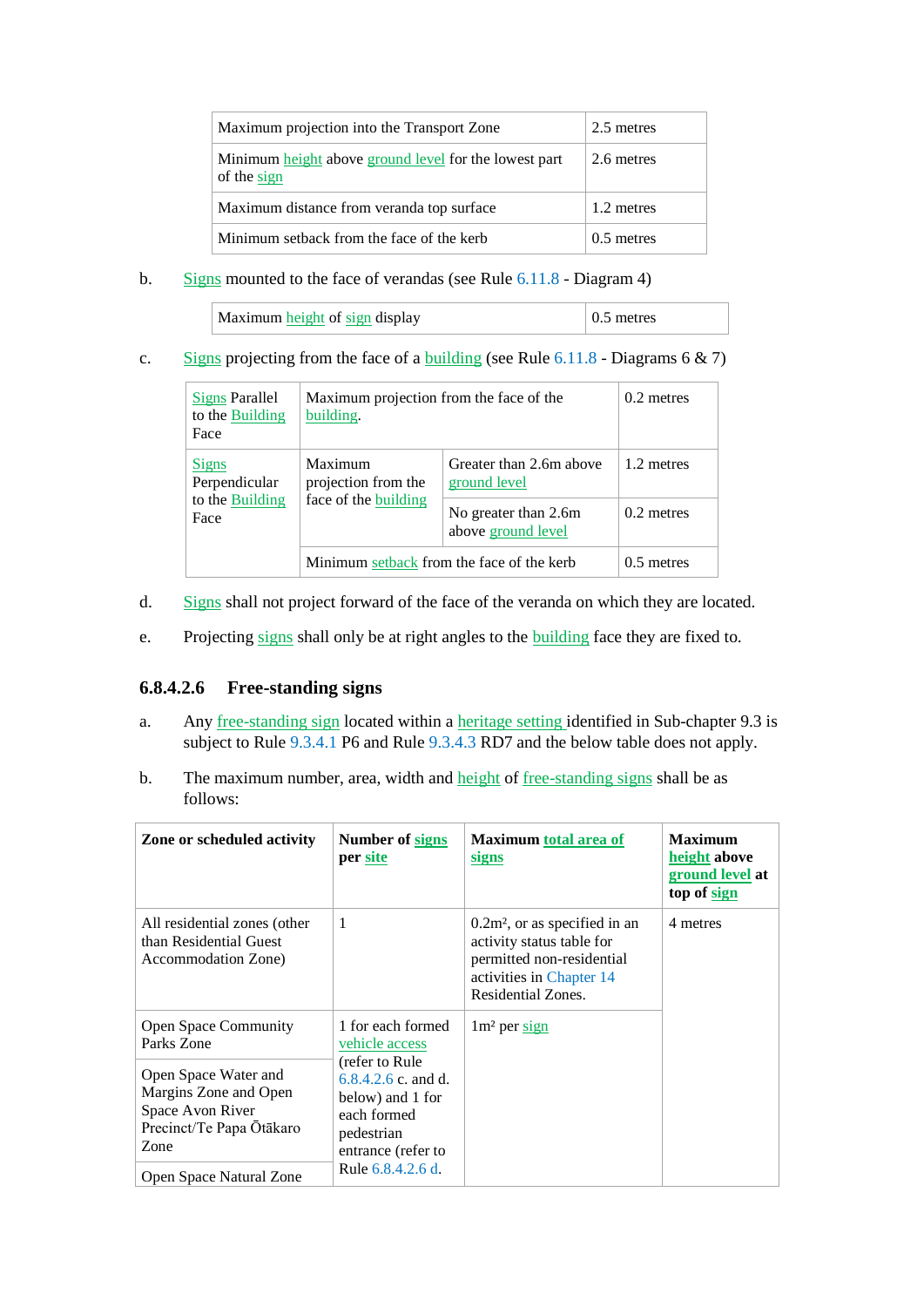| Zone or scheduled activity                        | <b>Number of signs</b><br>per site | <b>Maximum total area of</b><br><u>signs</u> | <b>Maximum</b><br>height above<br>ground level at<br>top of sign |
|---------------------------------------------------|------------------------------------|----------------------------------------------|------------------------------------------------------------------|
| (except Orton Bradley Park)                       | below).                            |                                              |                                                                  |
| Open Space Metropolitan<br><b>Facilities Zone</b> |                                    |                                              |                                                                  |
| Open Space McLeans Island<br>Zone                 |                                    |                                              |                                                                  |
| All rural zones                                   |                                    |                                              |                                                                  |
| Open Space Natural Zone<br>(Orton Bradley Park)   | $\overline{1}$                     | 3m <sup>2</sup>                              | 4 metres                                                         |

| Zone or scheduled activity                                                                                                 |                                                                                                                    | <b>Relating to Pedestrian Entrances</b> |                                           |                                                                        | <b>Relating to Vehicle Entrances</b> |                         |                                                                        |
|----------------------------------------------------------------------------------------------------------------------------|--------------------------------------------------------------------------------------------------------------------|-----------------------------------------|-------------------------------------------|------------------------------------------------------------------------|--------------------------------------|-------------------------|------------------------------------------------------------------------|
|                                                                                                                            |                                                                                                                    | <b>Maximum</b><br>width                 | <b>Maximum</b><br>total area<br>of a sign | <b>Maximum</b><br>height<br>above<br>ground<br>level at<br>top of sign | Maximum Maximum<br>width             | total area<br>of a sign | <b>Maximum</b><br>height<br>above<br>ground<br>level at<br>top of sign |
|                                                                                                                            | Number of<br>signs per<br>vehicle or<br>pedestrian<br>entrance                                                     |                                         |                                           |                                                                        |                                      |                         |                                                                        |
| Commercial<br><b>Banks Peninsula</b><br>Zone<br><b>Residential Guest</b><br>Accommodation<br>Zone                          | 1 for each<br>formed vehicle<br>access (refer to<br>Rule 6.8.4.2.6 c.<br>and d. below)<br>and 1 for each<br>formed |                                         | 1 <sup>m²</sup>                           | 2 metres                                                               | 2 metres                             | 2m <sup>2</sup>         | 4 metres                                                               |
| Commercial<br>Local Zone                                                                                                   | pedestrian<br>entrance (refer<br>to Rule<br>$6.8.4.2.6$ d.                                                         | 1 metre                                 | 2m <sup>2</sup>                           | 2 metres                                                               | 2 metres                             | 9m <sup>2</sup>         | 6 metres                                                               |
| Commercial<br>Office Zone                                                                                                  | below), (other<br>than billboards<br>permitted under<br>Rule 6.8.4.1.1<br>P15)                                     |                                         |                                           |                                                                        |                                      |                         |                                                                        |
| Commercial<br>Central City<br><b>Business Zone</b>                                                                         |                                                                                                                    |                                         |                                           |                                                                        |                                      |                         |                                                                        |
| All scheduled<br>activities (Rule<br>$(6.5)$ , other than<br>service stations                                              |                                                                                                                    |                                         |                                           |                                                                        |                                      |                         |                                                                        |
| All specific<br>purpose zones,<br>other than<br>Specific Purpose<br>(Lyttelton Port),<br>Specific Purpose<br>(Airport) and |                                                                                                                    |                                         |                                           |                                                                        |                                      |                         |                                                                        |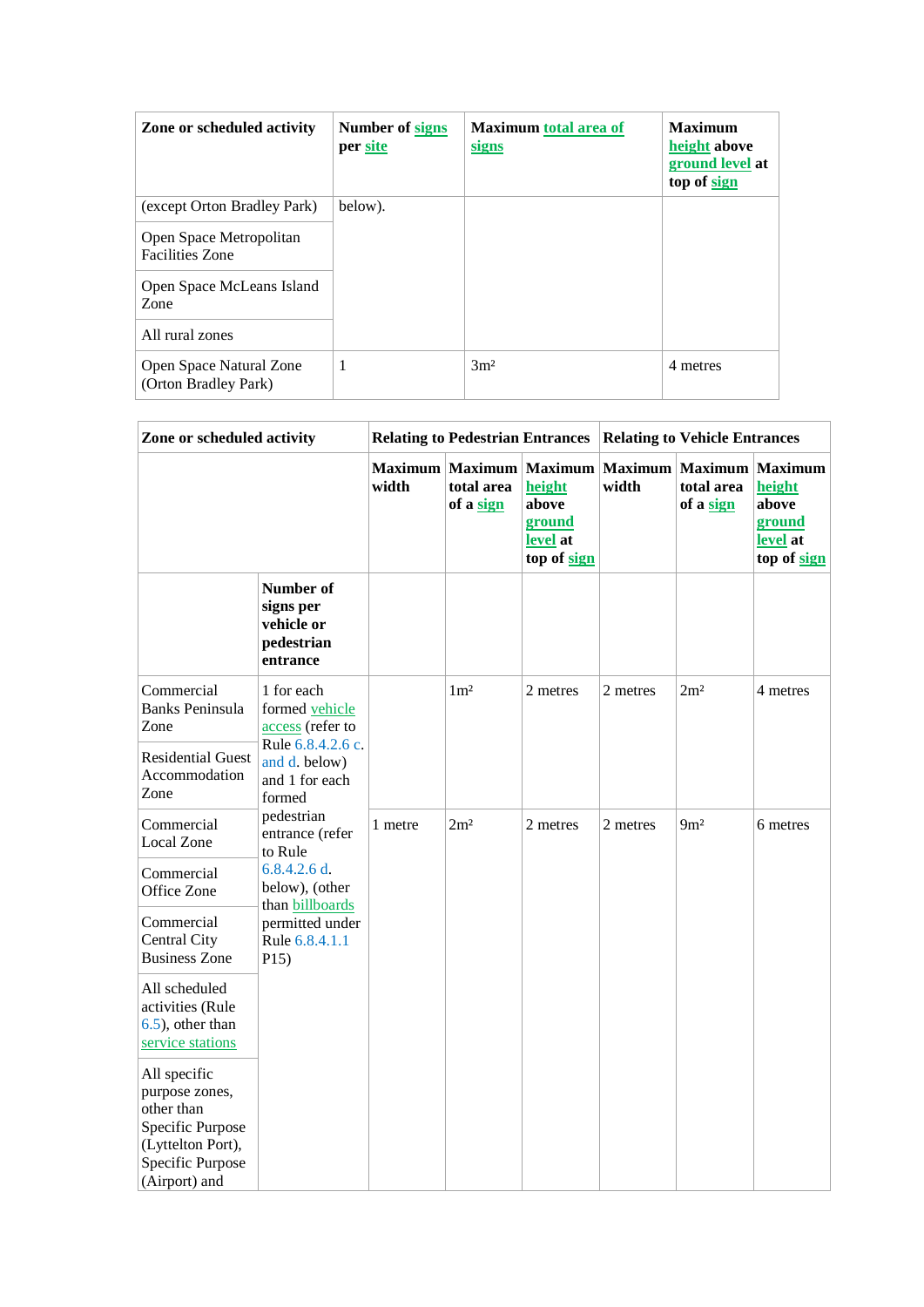| Zone or scheduled activity                                                                                                         |                                                                   | <b>Relating to Pedestrian Entrances</b><br><b>Relating to Vehicle Entrances</b> |                 |          |                                              |                  |          |
|------------------------------------------------------------------------------------------------------------------------------------|-------------------------------------------------------------------|---------------------------------------------------------------------------------|-----------------|----------|----------------------------------------------|------------------|----------|
| Specific Purpose<br>(Hospital) Zones                                                                                               |                                                                   |                                                                                 |                 |          |                                              |                  |          |
| Commercial<br>Central City<br>Mixed Use Zone                                                                                       |                                                                   | 1 metre                                                                         | 2m <sup>2</sup> | 2 metres | 2.5 metres<br>(other than<br>billboards      | 18m <sup>2</sup> | 9 metres |
| Commercial<br>Central City<br>(South Frame)<br>Mixed Use Zone                                                                      |                                                                   |                                                                                 |                 |          | permitted<br>under Rule<br>6.8.4.1.1<br>P15) |                  |          |
| Commercial Core<br>Zone                                                                                                            |                                                                   |                                                                                 |                 |          |                                              |                  |          |
| Commercial<br><b>Retail Park Zone</b>                                                                                              |                                                                   |                                                                                 |                 |          |                                              |                  |          |
| All industrial<br>zones (other than<br>the Industrial<br>Park Zone<br>(Memorial<br>Avenue) - refer to<br>Rule 6.8.5.6 e.<br>below) |                                                                   |                                                                                 |                 |          |                                              |                  |          |
| Scheduled<br>activities (Rule<br>6.5) service<br>stations                                                                          |                                                                   |                                                                                 |                 |          |                                              |                  |          |
| Specific Purpose<br>(Lyttelton Port)<br>Zone                                                                                       |                                                                   |                                                                                 |                 |          |                                              |                  |          |
| Specific Purpose<br>(Airport) Zone                                                                                                 |                                                                   |                                                                                 |                 |          |                                              |                  |          |
| Specific Purpose<br>(Hospital) Zone                                                                                                | No limit on signs provided they are related solely to a hospital. |                                                                                 |                 |          |                                              |                  |          |

- c. Signs relating to a formed vehicle access do not need to be located at the vehicle entrance they relate to.
- d. Pedestrian and vehicle access in Rule 6.8.4.2.6 refer to entrances to sites not to buildings; for example, a vehicle crossing from the road to a parking area, or a pedestrian entrance from the footpath into a site. Building entry and garage doors are not considered to be vehicle or pedestrian entrances when considering standards for free-standing sign under this rule.
- e. Rules 6.8.4.1.1 P16, 6.8.4.1.3 RD4 and 6.8.4.1.5 NC1 apply to the Industrial Park Zone (Memorial Avenue). Where rules conflict, Rules 6.8.4.1.1 P16, 6.8.4.1.3 RD4 and 6.8.4.1.5 NC1 shall prevail.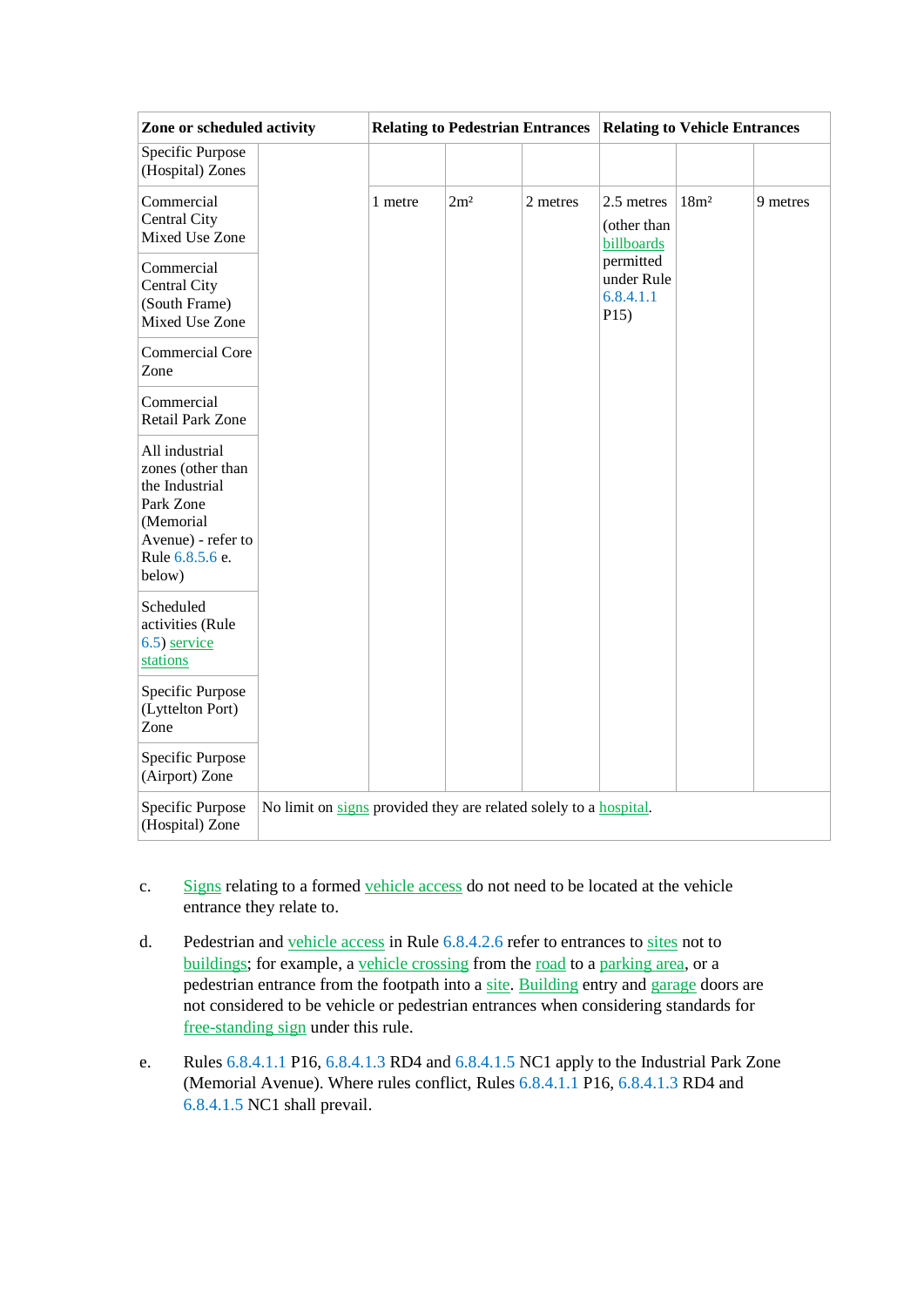# **6.8.5 Rules - Matters of discretion**

When considering applications for restricted discretionary activities, the Council's discretion to grant or decline consent, or impose conditions, is restricted to the matters over which discretion is restricted in the table in Rule 6.8.4.1.3, and as set out for that matter below.

## **6.8.5.1 All signs and ancillary support structures**

- a. Whether the scale, design, colour, location and nature of the signage will have impacts on the architectural integrity, amenity values, character, visual coherence, and heritage values of:
	- i. the building and the veranda on which the signage is displayed and its ability to accommodate the signage;
	- ii. the surrounding area (including anticipated changes in the area);
	- iii. residential activities; and
	- iv. heritage items or heritage settings, open spaces, protected trees or areas possessing significant natural values.
- b. Whether the extent of the impacts of the signage are increased or lessened due to:
	- i. the design, dimensions, nature and colour of the sign or support structure;
	- ii. the level of visibility of the sign; and
	- iii. vegetation or other mitigating features.
- c. Whether the signage combines with existing signage on the building, the site or in the vicinity, to create visual clutter or set a precedent for further similar signage.
- d. Whether there are any special circumstances or functional needs relating to the activity, building, site or surroundings, which affect signage requirements, including:
	- i. operational, safety, directional, and functional requirements;
	- ii. its size, scale or nature; and
	- iii. the length of the road frontage.
- e. Whether the signage:
	- i. enlivens a space or screens unsightly activities;
	- ii. will result in an orderly and co-ordinated display; and
	- iii. relates to the business or activity on the site and the necessity for the business or activity to identify and promote itself.
- f. For small-scale, grouped poster signage, the nature and extent of any management and maintenance regime in place including keeping the posters current, and the posters and sites on which they are installed clean and free of graffiti.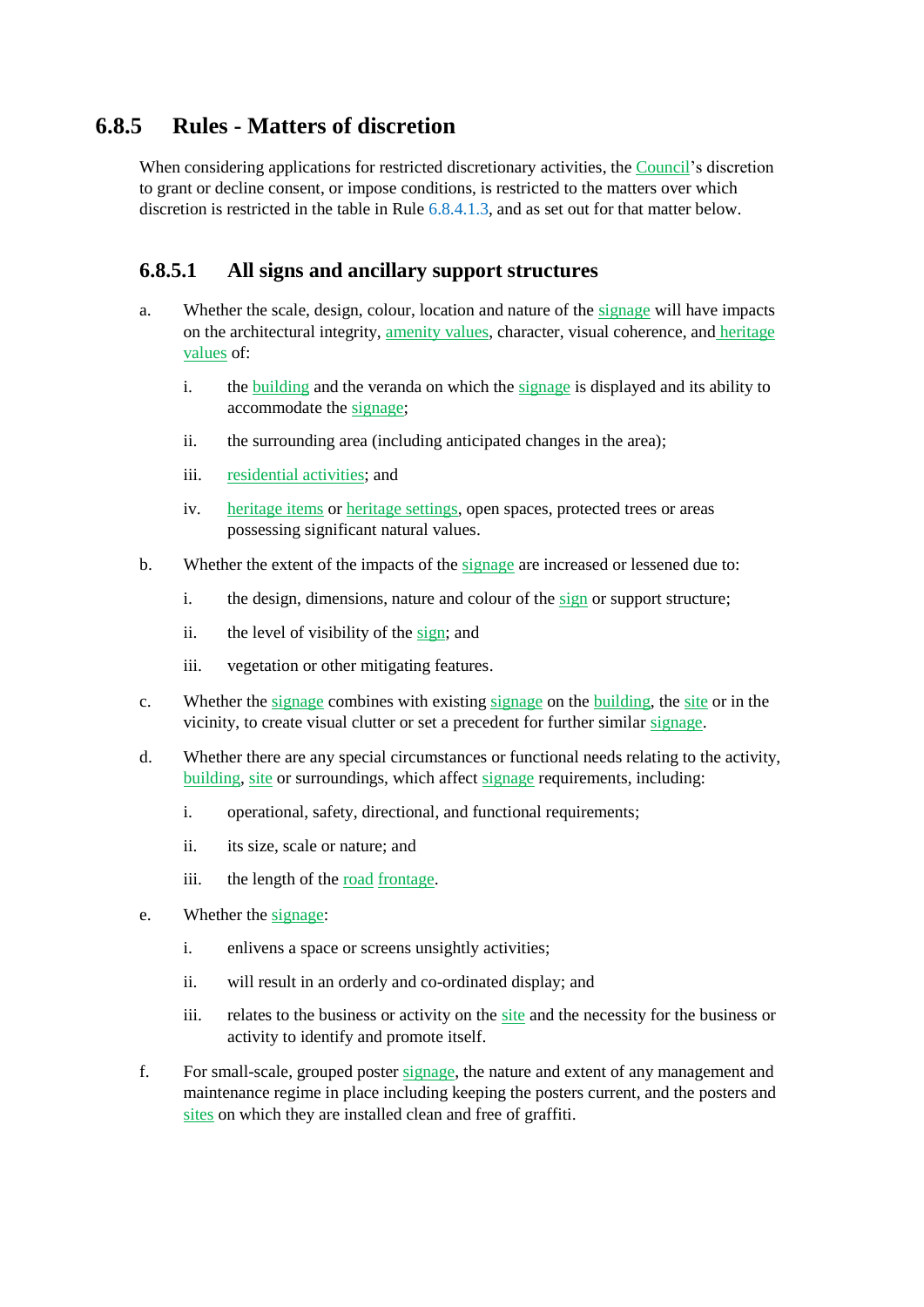- g. The potential of the signage to cause distraction or confusion to motorists and/or adversely affect traffic safety due to its location, visibility and/or content, including size of lettering, symbols or other graphics.
- h. Where the site is within the Akaroa Heritage Area, the matters set out in Rule 9.3.6.3.

# **6.8.5.2 Illuminated, moving, changing, flashing or retro-reflective displays**

- a. Whether the extent of the impacts of the signage are increased or lessened due to:
	- i. the frequency and intensity of intermittent or flashing light sources, and the proposed periods of illumination and frequency of image changes;
	- ii. the prominence of the sign due to its illuminated or animated nature and ability to draw the eye;
	- iii. the nature of surrounding land use activities; and
	- iv. the proximity of the display to other properties and the likely effects of such intermittent or flashing lights or changing images upon those properties and their occupants.
- b. Where the site is within the Akaroa Heritage Area, the matters set out in Rule 9.3.6.3.

# **6.8.5.3 Static and digital billboards**

- a. Whether the scale, design, colour, location and nature of the billboard will have impacts on the architectural integrity, amenity values, character, visual coherence, and heritage values of:
	- i. the building and the veranda on which the billboard is displayed and its ability to accommodate the signage;
	- ii. the surrounding area (including anticipated changes in the area);
	- iii. residential activities; and
	- iv. heritage items or heritage settings, open spaces, protected trees or areas possessing significant natural values.
- b. Whether the extent of the impacts of the billboard are increased or lessened due to:
	- i. the design, dimensions, nature and colour of the sign or support structure;
	- ii. the level of visibility of the billboard; and
	- iii. vegetation or other mitigating features.
- c. Whether the billboard combines with existing signage on the building, the site or in the vicinity, to create visual clutter or set a precedent for further similar signage.
- d. Whether the billboard:
	- i. enlivens a space or screens unsightly activities; and